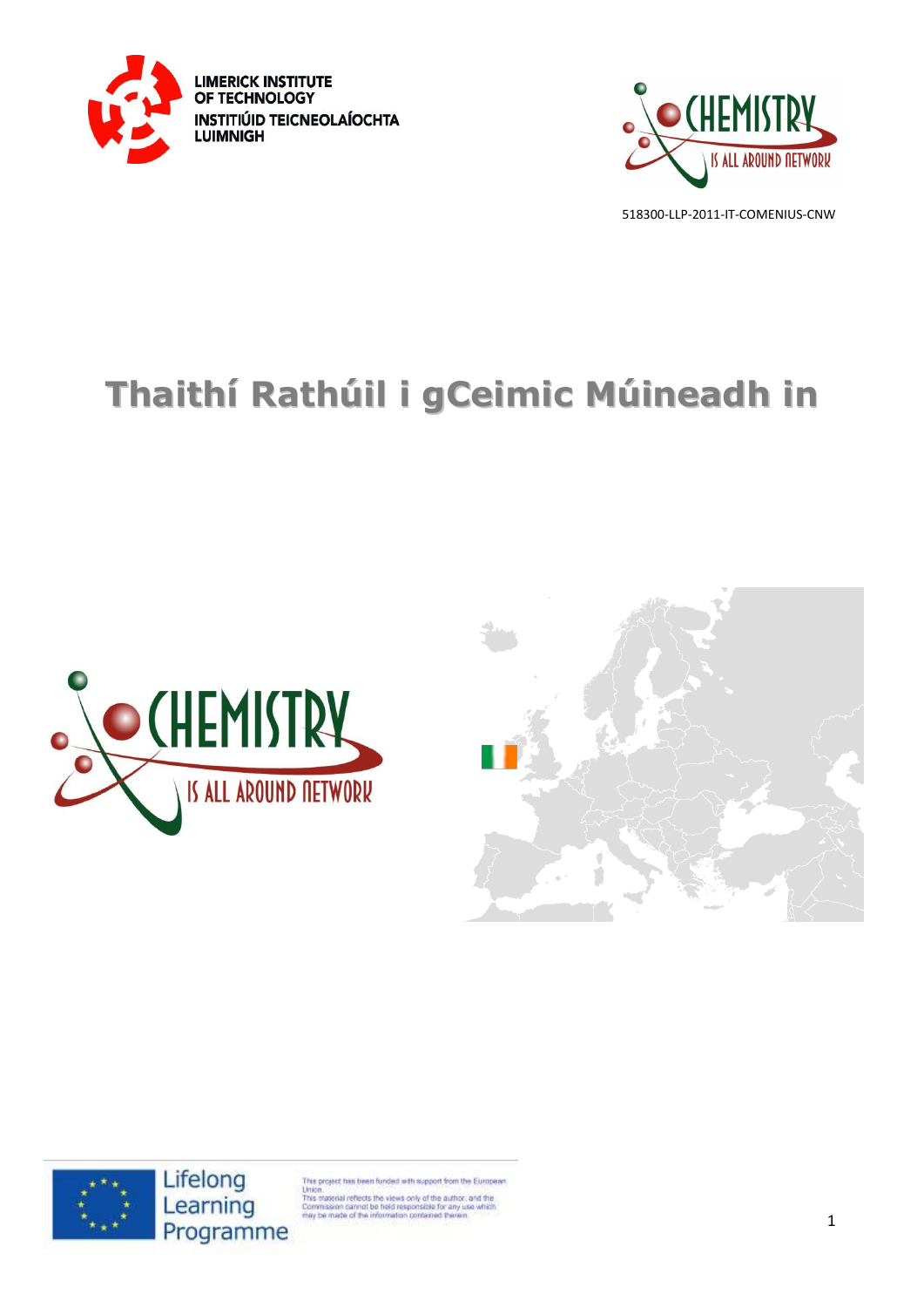



# **THAITHÍ RATHÚIL I GCEIMIC MÚINEADH IN**

**MARIE WALSH**

LIMERICK INSTITUTE OF TECHNOLOGY LIMERICK, IRELAND *MARIE.W[ALSH](mailto:Marie.Walsh@lit.ie)@LIT.IE*

# **Abstract**

*Ar fud na hEorpa, agus go deimhin ar an gcuid eile den domhan, an todhchaí na Ceimice mar ábhar le haghaidh teagaisc, chomh maith le foghlaim, agus chun meas i leanúntas na foghlama ar feadh an tsaoil, tá sé ina ábhar imní. Aireachtáil Phoiblí cheimic agus ceimiceán fhulaing ó treisiú diúltach agus stéiréitíopáil. Mar thoradh air sin, tá leibhéal Ceimic tánaisteach agus treasach laghdú sa tóir. Tá roinnt mhaith tionscnamh deartha agus curtha i bhfeidhm chun iarracht a chúiteamh leis an gceist seo, agus roinnt de Tá seo an-rathúil. Cé go n-aithnítear go mbeidh Ceimic fós is dócha go bhfuil ábhar mionlaigh, níor chóir a tábhacht agus ábharthacht leis an saol laethúil de fiche saoránaigh aonú haois a dhíluacháil. Chun a chinntiú go taithí cáilíocht na Ceimice do mhic léinn, tá sé tábhachtach a chur ar an múinteoir i gcroílár an phróisis. D'fhéadfadh i gceist taithí rathúil a chur i bhfeidhm teicneolaíochtaí nua nó teicnící nua oideolaíoch ach braitheann a n-rath ar an oiliúint tosaigh ar na múinteoirí chomh maith le tacaíocht a bhforbairt ghairmiúil leanúnach. Déantar athbhreithniú sa tuarascáil seo ar an staid reatha in Éirinn agus déantar cur síos ar thionscnaimh le léirthuiscint na Ceimice i measc ár mac léinn agus daonraí ginearálta a spreagadh, agus a chur chun cinn agus tacú leo le teagasc na Ceimice.* 

# **1. Réamhrá**

IS Ceimic léir timpeall orainn: Bia, éadaí, breoslaí, leigheasanna, i gcosmaidí, glantaigh, ábhair, bithcheimiceach in orgánaigh bheo - an liosta de na míreanna agus bealaí ina bhfuil tionchar ar ár saol ag Ceimic endless. Ach, struggles Ceimic a bhaint amach íomhá dhearfach i súile an phobail i gcoitinne mar gheall ar úsáidí diúltacha na focail 'Ceimic' agus 'Ceimiceáin' i dtaca le cogaío agus damáiste don chomhshaol. Tá sé seo ar a laghad cuid de an fáth go bhfuil 'Ceimic' mar ábhar scoile laghdú sa tóir. Tá sé le feiceáil freisin mar ábhar 'matamaiticiúla' agus teibí agus dá bhrí sin achomharc chun an mionlach acadúil. Tá na míthuiscintí trua, ós rud Ceimic freisin an deis chun scileanna inaistrithe cosúil le faireachán agus anailís a fhorbairt.

An Cheimic An bhfuil Gach timpeall Linn Líonra [1] Tá an tionscadal deis machnamh a dhéanamh ar bhealaí chun mic léinn a spreagadh, múinteoirí a oiliúint agus a spreagadh taithí rathúil agus dea-chleachtais ar fáil. Sharing the taithí le tíortha eile, tá spreagadh chomh maith le crystallization cad atá ag tarlú in Éirinn i dtaca le taithí rathúil agus dea-chleachtais. Mar sin féin, ba chóir oiliúint tosaigh mhúinteoirí foirm le dúshraith dhaingean i dtéarmaí Eolais Ábhar Ábhar agus Oiliúint Scileanna Oideolaíochta, rud a thugann an múinteoir an muinín a mhúineadh a n-ábhar go maith. Tá rochtain ar fhoinsí tacaíochta agus deiseanna forbartha gairmiúla leanúnach ar fud na gairme múinteoireachta ríthábhachtach aois seo na teicneolaíochta de shíor ag athrú.

# **1.1 Oideachas Tosaigh Múinteoirí agus Oiliúint: Oiliúint Mhúinteoirí Bunscoile in Eolaíocht**

Tá fianaise starógach nach beag go bhfuil múinteoirí nach bhfuil aon oiliúint oideolaíochta eolaíocht réamhseirbhíse a fuair níos lú muiníneach agus inniúil le cur i bhfeidhm an churaclaim eolaíochta. Tá tionscnamh mór a shásamh an cheist seo ag leibhéal na bunscoile curtha ar an gclár Discover Primary Science 'agus Matamaitic thar a bheith rathúil. [2] Is é an dara tionscadal suaitheanta de Discover Science and Engineering (DSE) clár feasachta. [3] Éascaíonn sé an múinteoir oiliúint san eolaíocht ghinearálta phríomhúil, agus



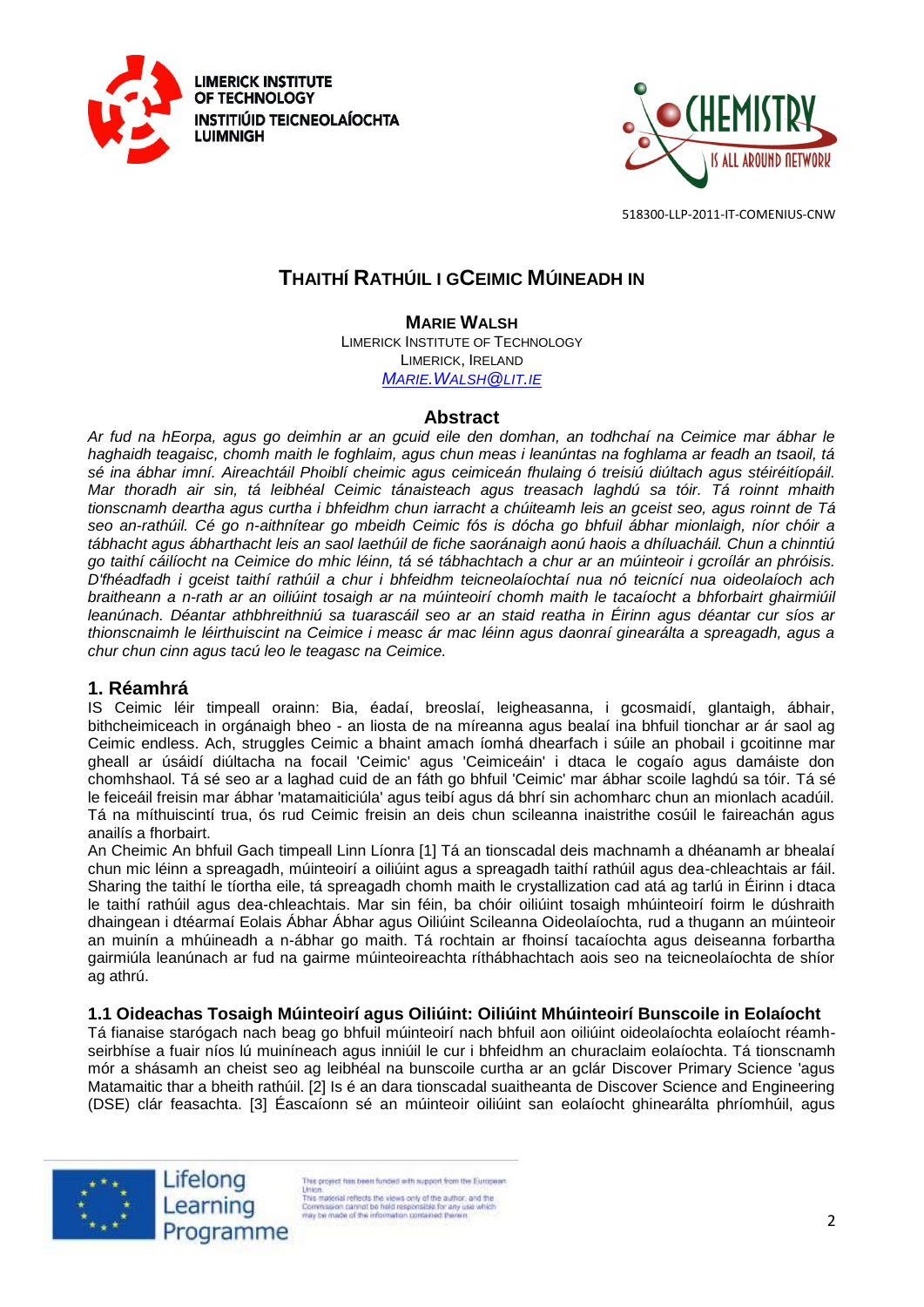



soláthraíonn sé do mhúinteoirí acmhainní úsáideacha ar líne - is féidir a úsáid freisin ag tuismitheoirí agus daltaí - agus pacáistí gníomhaíochta sa seomra ranga.

Díreach os cionn 3,100 bunscoil agus a gcuid múinteoirí ag glacadh páirte i ngníomhaíochtaí lena n-áirítear lámha ar laethanta ionduchtúcháin a óstáil ar fud na tíre i gcoláistí oideachais, institiúidí teicneolaíochta, ollscoileanna agus ionaid oideachais. Institiúid Teicneolaíochta Luimnigh [4] páirt sa chlár seo, ar an gcéad ásc ag dul faoi oiliúint mar oiliúnóirí agus ansin éascú seisiúin oiliúna le múinteoirí sa réigiún. Ba é an smaoineamh go mbeadh gach bunscoil múinteoir amháin a ainmniú chun páirt a ghlacadh sna seisiúin oiliúna agus ansin bheadh sé / sí dul ar ais go dtí múinteoirí eile a oiliúint i aici / aige scoil.

An tIonad Náisiúnta um Fheabhas Mata agus Eolaíochta Teagaisc agus Foghlama (NCE-MSTL) [5] in Ollscoil Luimnigh curtha ar fáil in-seirbhíse deiseanna oiliúna do mhúinteoirí bunscoile. De ghnáth tá na ceardlanna curtha ar leath-lá smaointe agus modheolaíochtaí a roinnt do thabhairt isteach na heolaíochta do dhaltaí bunscoile i láthair. Tá an t-údar páirt i láthair na seisiúin oiliúna, a bhí go maith-fhreastail chuid is mó ag múinteoirí taithí acu. Ceann de na Ceimice Is léir Thart comhpháirtithe Comhlach Linn Líonra, an Dr Maeve Liston, is é an Oideachais Teagascóir Eolaíochta i gColáiste Mhuire gan Smál, Luimneach agus tá obair shuntasach déanta i athchóiriú ar an gcuraclam eolaíochta agus tuairisciú freisin torthaí taighde ar chuir chuige nuálaíocha éagsúla chun eolaíocht bhunscoile, m.sh. in úsáid na Coincheap Mapáil [6] agus Puppets [7]

Níos tábhachtaí fós do ghlúine amach anseo de mhúinteoirí bunscoile agus a gcuid mac léinn ionchasach ar an bhfíric go bhfuil an eolaíocht á thógáil i le cláir oiliúna do mhúinteoirí fochéime.

#### **1.2 Oideachas Tosaigh agus Oiliúint Mhúinteoirí: Múineadh Meánscoile san Eolaíocht agus Ceimic**

Ceanglaítear ar mhúinteoirí iar-bhunscoile de ghnáth a mhúineadh ábhar amháin ar a laghad a bhfuil siad staidéar go leibhéal na céime. Féadfaidh siad a bheith ag teastáil freisin chun ábhair eile a nach bhfuil siad staidéar go leibhéal na céime ach ina raibh siad saineolas a mhúineadh. Ní gá do mhúinteoirí iar-bhunscoile gá go mbeadh cáilíocht sa Ghaeilge mura bhfuil siad fostaithe ag scoil Ghaeltachta nó i scoil ina bhfuil an Ghaeilge an meán teagaisc.

Tá Cáilíocht bhaint amach de ghnáth ag a fháil bunchéim ó institiúid aitheanta tríú leibhéal agus an méid mór san áireamh ábhar amháin ar a laghad as an gcuraclam do scoileanna iar-bhunscoile do Chlár na hArdteistiméireachta. Is é an bunchéim dhiaidh cáilíocht iarchéime san oideachas ar nós an Dioplóma Iarchéime san Oideachas (PDE).

Tá cosán eile chun cáilíocht a fháil a bhfuil céim a bhronntar ag institiúid aitheanta tríú leibhéal ar bhonn cúrsa comhreathach de staidéar acadúil agus oiliúint múinteoirí. Ní mór do gach múinteoir a bheith cláraithe ag an gComhairle Mhúinteoireachta. Beidh comhalta d'fhoireann ón gComhairle Mhúinteoireachta cuairt a thabhairt ar na coláistí nó ollscoileanna eolais faoi ról na Comhairle agus maidir le clárú múinteoirí a chur ar fáil do mhic léinn sa bhliain dheireanach. Ag an seisiún faisnéise, beidh siad a bheith ag teastáil a líonadh i bhfoirm lena n-údaraítear don choláiste nó ollscoil teagmhála agus sonraí mar thoradh scrúdaithe a aistriú chuig an gComhairle Mhúinteoireachta. Faoi láthair, níl aon táille i bhfeidhm nuair a céimí nua le Clár na Múinteoirí. Beidh céimithe nua a dheonú clárú coinníollach dtí go bhfuil siad i gcrích go rathúil próiseas ionduchtaithe (do mhúinteoirí iar-bhunscoile) nó promhaidh (do mhúinteoirí bunscoile).

# **1.3 Ceanglais maidir le clárú mar mhúinteoir Ceimic**

Ní mór d'iarratasóirí fianaise deimhnithe go hoifigiúil bhaint amach sásúil i staidéir bunchéim (nó a choibhéis) mar atá leagtha amach thíos a chur ar fáil.

An staidéar na Ceimice mar ábhar mór i méid a mhairfidh ar a laghad trí bliana agus an t-ordú de 30% ar a laghad na tréimhse sin. Tá mionsonraí ar ábhar an chúrsa céime chun a thaispeáint go bhfuil an t-eolas agus an tuiscint is gá chun a mhúineadh Ceimic go dtí an leibhéal is airde san oideachas iar-bhunscoile faighte. Beidh gá le measúnú sonrach ar a sonraí ar ábhar an chúrsa céime i gcás na staidéir i gceist sna hábhair modúlach nó i bhfeidhm nó nuair a bhí staidéar i réimse ábhar a bhaineann le coibhéise a





s project has been funded with support from the European Union.<br>This material reflects the views only of the author, and the<br>Commission cannot be hild responsible for any use which<br>may be made of the information contained therein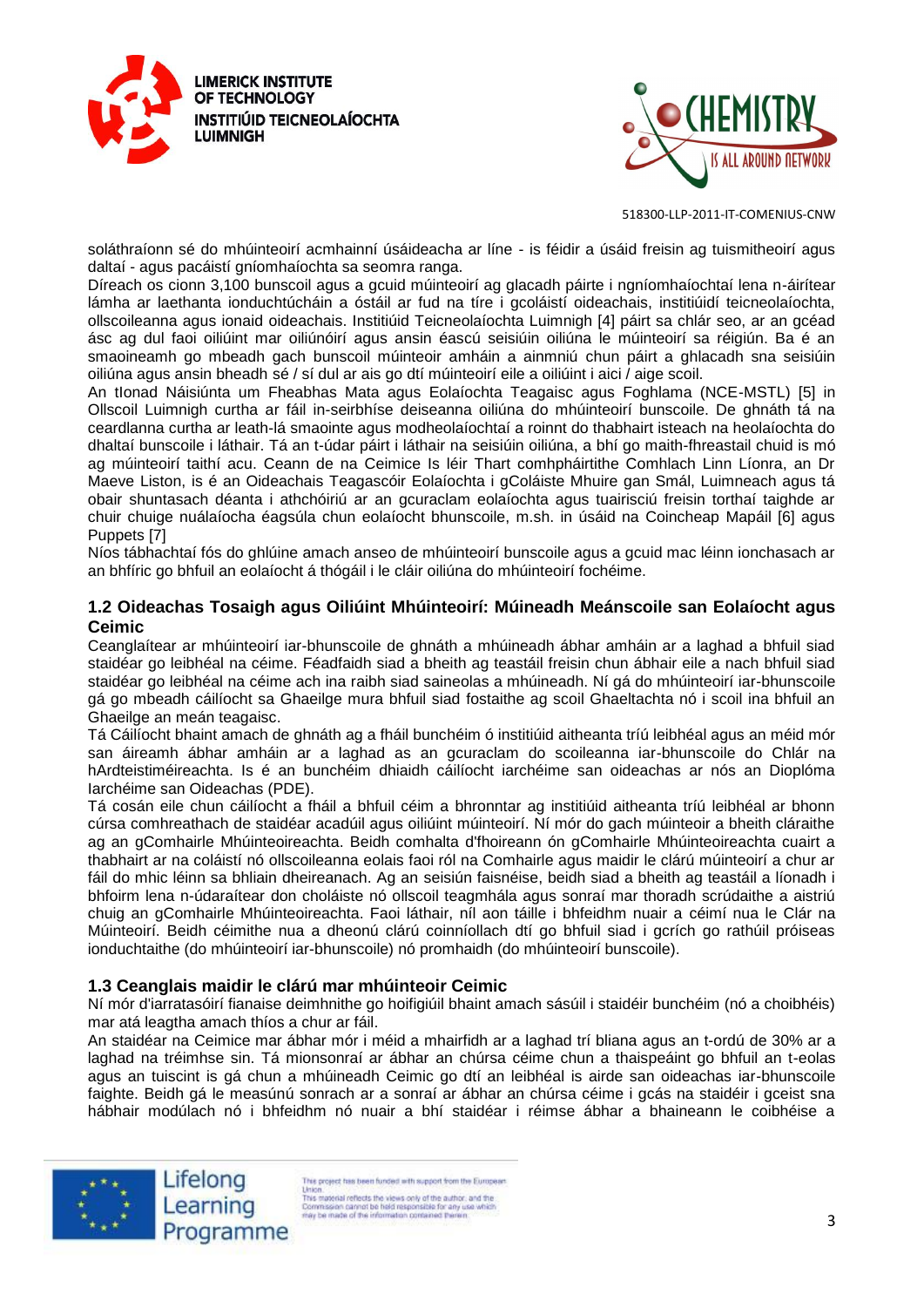



chinneadh. Tá sonraí agus ábhar an chúrsa obair phraiticiúil i gcrích le linn an chláir céime mar aon le hamanna teagaisc / teagaisc, liosta de na turgnaimh agus praiticiúla. Sonraí follasacha ar caighdeáin a baineadh amach i staidéar céime sa Cheimic le ar a laghad toradh foriomlán Pas sna scrúduithe sa Cheimic. Aitheantas a mhúineadh Ceimic a thugann aitheantas a mhúineadh Eolaíochta sa chlár an Teastais Shóisearaigh. [8]

Tá próiseas ionduchtúcháin agus lán-chlárú curtha ar bun chomh maith. Is dócha go mbeidh an teagasc na Ceimice leas a bhaint as na rialacháin nua agus na ceanglais níos déine le haghaidh cúrsaí oiliúna comhreathach nó i ndiaidh a chéile maidir le Ábhair Eolais Ábhar a mhaolú saincheisteanna roimhe aithníodh mar iarmhairtí diúltacha ar an teagasc agus foghlaim na Ceimice, mar shampla Míthuiscintí.

#### **1.4 Tacaíocht do Múinteoir Nua-Cháilithe: Cúrsa Ionduchtaithe Ceimic SFGM**

Tá an SFGM an cúrsa seo forbartha do mhúinteoirí na ceimice atá nua don ghairm nó nua leis an siollabas leasaithe cheimic. Díríonn sé ar dhea-chleachtais teagaisc agus na foghlama sa seomra ranga chomh maith le a thabhairt do rannpháirtithe taithí phraiticiúil a mháistir na scileanna atá de dhíth i iompar roinnt turgnaimh. Tá achoimre mionsonraithe ar an siollabas ar fáil le béim ar leith ar na ceisteanna hArdteistiméireachta. Trialacha praiticiúla saotharlainne Orgánach san áireamh leis an bhéim ar shábháilteacht agus ar an modh ceart mar a léirítear sa dlúthdhiosca Éigeantach Turgnamh. Fháil na múinteoirí an deis a chur ar bun agus a ullmhú comhdhúile orgánacha faoi na súile ghéar ar a ntaispeántóirí. Leideanna um Shábháilteacht, teicnící leideanna agus ceisteanna scrúdaithe a bhaineann leis na turgnaimh clúdaithe freisin ar an lá. Múinteoirí ar fáil le réimse leathan d'acmhainní ceimic agus láithreáin ghréasáin úsáideacha. Is é an dlúthdhiosca Éigeantach ar fáil ar Lá 1. Na ceardlanna ar siúl ar feadh dhá lá i dtrí ionad éagsúla, agus tá réamh-áirithint riachtanach. [9]

Tá roinnt Torthaí Foghlama an cúrsa: Ar chríochnú rathúil an chúrsa, ba chóir do rannpháirtithe in ann: Cuir an struchtúr agus ábhar an tsiollabais Ceimice, Treoirlínte do Mhúinteoirí agus pacáiste tacaíochta tosaithe; A aithint agus dea-chleachtas i mbainistíocht saotharlainne imscrúdú; Roghnaigh modhanna éifeachtacha teagaisc, mar shampla an Measúnú chun Foghlama, chun cumarsáid a dhéanamh Ceimic; Léiriú praiticiúil taithí phraiticiúil le turgnaimh a liostaítear sa siollabas; Pléigh agus a machnamh a dhéanamh ar a gcuid teagaisc féin agus a dtaithí a roinnt agus acmhainní úsáideacha le comhghleacaithe; Tabhairt roinnt taighde gníomhaíochta i gcásanna obair na múinteoirí féin, machnamh a dhéanamh ar an gcleachtas agus ar dhoiciméadú na torthaí.

#### **1.5 Tacaíochtaí do Neamh-Speisialtóra Ceimic Múinteoirí**

Tá taighde nach beag ar an tábhacht a bhaineann le Eolais Ábhar Ábhar (SKN) seachas Eolais Ábhar Oideolaíochta (PCK). Is é fírinne an scéil nach bhfuil go leor múinteoirí Eolaíocht an Teastais Shóisearaigh, a bhfuil a mhúineadh Ceimic mar chuid den chlár, atá cáilithe go leordhóthanach agus / nó inniúil a mhúineadh Ceimic muiníneach. An Cumann Ríoga na Ceimice Tá Ceimic fhorbairt le haghaidh cúrsa Neamh-Speisialtóirí 'atá deartha chun tacú leis na múinteoirí ina gcuid teagaisc Ceimic. [10]

Tá an clár oiliúna seo dírithe orthu siúd a mhúineann ceimic i meánscoil ach a shealbhú speisialtóireacht i ábhar éagsúla. Tá an clár deartha chun múinteoirí den sórt sin a chur ar fáil leis an muinín, bua agus díograis cheimic a mhúineadh ar scoil dara leibhéal cé nach bhfuil sé a n-ábhar bunscoile. Is éard atá ann cúrsa dhá lá agus dhá imeachtaí aon-lae a leanúint-suas ag thart ar aon eatraimh téarma, ar fáil ag múinteoirí cheimic taithí, oilte ag an CSI. Soláthraíonn an taithí na Ceimice deiseanna den scoth chun dul i dteagmháil leis an obair phraiticiúil agus soláthraíonn na múinteoirí deiseanna chun na scileanna tábhachtacha chun smaointe agus feiniméin tábhachtacha a léiriú a fhorbairt. Aithníonn sé na topaicí thugann dúshlán don tuiscint choincheapúil na mac léinn na ceimice agus a chur ar fáil do mhúinteoirí le straitéisí chun dul i ngleic leo. Naisc go dtí comhthéacsanna ábhartha a dhéantar ar fud agus deiseanna gairme cheimic do mhic léinn ionchasacha i láthair.





is project has been funded with support from the European Union<br>
This material reflects the views only of the author, and the<br>
This material reflects the views only of the author, and the<br>
free parameters cannot be hidd responsible for any use which<br>
rely be made of the informat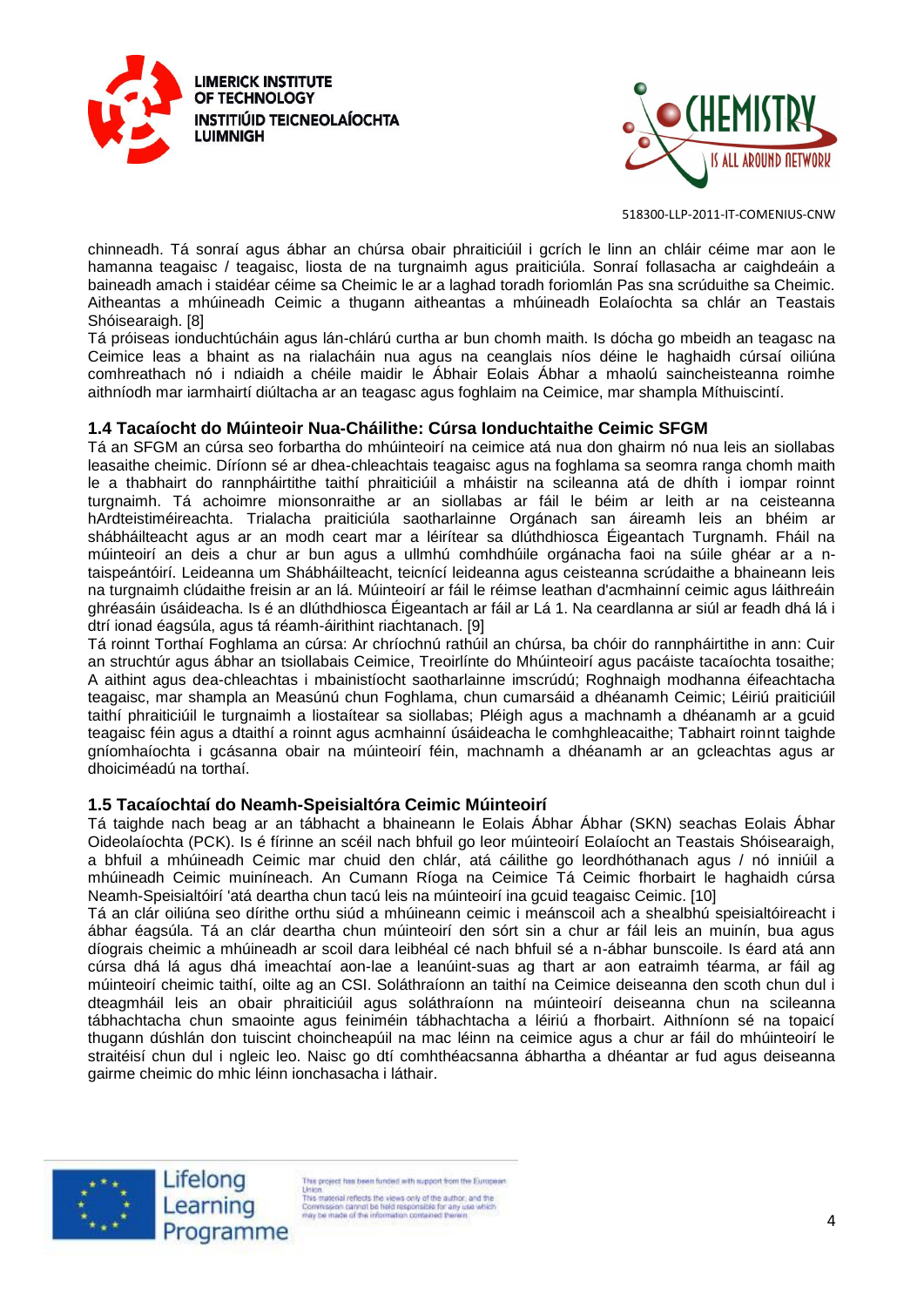



#### **1.6 An tSeirbhís um Fhorbairt Ghairmiúil do Mhúinteoirí**

Cuireann an tSeirbhís um Fhorbairt Ghairmiúil do Mhúinteoirí (SFGM) deiseanna freisin do oiliúint inseirbhíse san Eolaíocht. Bunaíodh an PDST i Meán Fómhair 2010 ag Rannóg Oideachais Múinteoirí (TES) de chuid na Roinne Oideachais agus Scileanna (DES) tar éis ath-conceptualization tacaíochta agus forbairt ghairmiúil leanúnach (FGL) do mhúinteoirí i mbunscoileanna agus in iar-bhunscoileanna. Faoi láthair Cuimsíonn SFGM na tacaíochtaí ar fáil roimhe sin ag seirbhísí tacaíochta eile agus cláir, lena n-áirítear Seirbhís Ghairmiúil Bunscoile Forbartha (SFGB) agus Seirbhís Tacaíochta Dara Leibhéal (STDL). Is é an aidhm SFGM chun ardchaighdeán a chur ar fáil d'fhorbairt ghairmiúil agus tacaíocht a chumasaíonn do mhúinteoirí agus scoileanna chun an t-oideachas is fearr is féidir a chur ar fáil do gach dalta / mac léinn. Is é an misean chun tacú le múinteoirí mar chleachtóirí machnamhacha trí fhoghlaim múinteoir, comhoibriú agus cleachtas bunaithe ar fhianaise a chur chun cinn. I measc na tacaíochtaí agus FGL atá ar fáil do phríomhoidí agus do mhúinteoirí Ábhar-sonrach agus tacaíocht curaclaim, líonraí gairmiúla Múinteoirí (TPNs), foghlaim ar líne agus tacaíocht agus tacaíocht inscoile i raon réimsí chun tacú le foghlaim agus le teagasc. Tá oiliúint reatha ag díriú ar Litearthacht agus Uimhearthacht, ach tá obair leanúnach i comhtháthú TFC le haghaidh tacaíochta ábhar. [9]

#### **Ceardlann 1.7 Taispeántais Ceimic**

Tá an cúrsa seo ar siúl ar feadh seachtaine amháin i mí an Mheithimh do gach ceann de na hocht mbliana anuas. Tá sé mar aidhm chun cabhrú le múinteoirí a bheith níos mó muiníne i déanamh taispeántais ceimiceacha sa scoil sa Teastas Sóisearach agus leibhéal na hArdteistiméireachta, agus clúdaíonn sé gnéithe sábháilteachta agus úsáid TFC i taispeántais.



*Is featuring comhpháirtithe chomhlachú na Ceimice léir Thart Orainn Líonra: Ceardlann Taispeántais Ceimic* 

Múinteoirí, ag obair i mbeirteanna, ag teastáil freisin chun taighde a dhéanamh, a cheapadh, a thástáil agus seó draíochta 10-20 nóiméad ceimiceach láthair ag deireadh an chúrsa a gcuid piaraí. Tá na seónna a videoed agus cóip díobh ar fáil ar DVD i ndiaidh an chúrsa. Tá deis a léiriú agus roinnt leis na múinteoirí eile ann freisin.

Is deis le linn an chúrsa chun féachaint ar taispeántóirí taithí bheo agus ar físeán, rochtain a fháil ar priontáilte agus acmhainní idirlín ar taispeántais, agus a fhágáil le hábhair agus taispeántais a thástáil le húsáid i scoileanna ann freisin. Tá an cúrsa cónaithe ach an-fóirdheonaithe a dhéanann inacmhainne é.



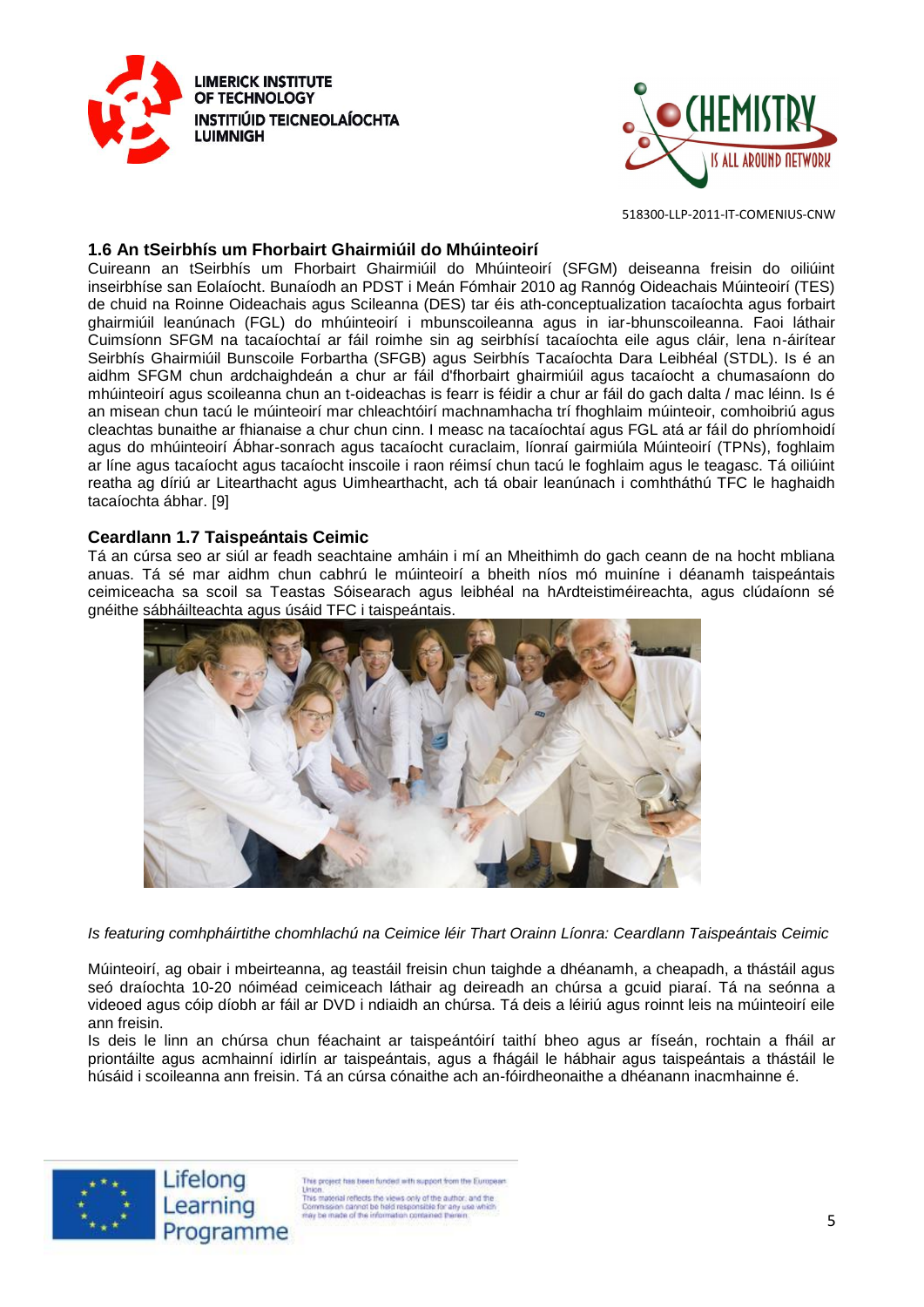



In Éirinn tá múinteoirí roinnt tacaíochtaí ar féidir rochtain a chun cabhrú le gcuid teagaisc Ceimic, cé go bhfuil an ghné is diúltacha a sheachadadh ba cheart a bheith ina ábhar praiticiúil feabhsaithe ar nós Ceimic an easpa tacaíochta teicniúla sna scoileanna. [11]

#### **1.8 Cumann na hÉireann Múinteoirí Eolaíochta na (ISTA)**

Is é Cumann na hÉireann Eolaíochta Múinteoirí (ISTA) an Cumann an Ábhair do mhúinteoirí Eolaíochta i bPoblacht na hÉireann, le níos mó ná 1,200 ball. Shealbhú Brainsí cruinnithe go minic spéis ag múinteoirí Eolaíochta, agus an Cumann bhí ar na coistí siollabais éagsúla a tharraing suas na gclár athbhreithnithe sna hábhair Eolaíochta éagsúla. Tá roinnt Fochoistí a dhéanann obair fhiúntach a dhéanamh sa réimsí éagsúla ábhar ag an gCumann. Tá an ISTA CGB san earrach gach bliana le clár an-leathan spéise do dhaoine i réimsí éagsúla den oideachas eolaíochta. Múinteoirí faoi oiliúint san áireamh i mballraíocht agus gníomhaíochtaí uile an ISTA. [12]

#### **1.9 An Cumann Ríoga na Ceimice (CSI)**

Is é an CSI acmhainn iontach do mhúinteoirí cheimic ar fud an domhain. Tá fochoiste Rannóg Oideachais CSI in Éirinn. Áirítear ar bhallraíocht sa choiste deich-duine é an Cheimic Gach timpeall Linn Líonra na hÉireann bainisteoir, saineolaí amháin, comhpháirtí comhlachaithe amháin agus aon mhúinteoir amháin. Tacaíonn an coiste agus tionscnaimh cistí chun feabhas a chur ar an teagasc agus foghlaim na ceimice in Éirinn.

Chomh maith leis sin tá Institiúid Teicneolaíochta Luimnigh chun bheith ina chomhalta den Foghlaim Comhpháirtíocht Ceimic an CSI. Tá sé mar aidhm ag an tionscnamh seo tacú le hoideachas cheimic trí chomhoibriú le Bainisteoirí Oideachais CSI agus an tairseach gréasáin den scoth Foghlaim Ceimic. [13]

# **1.10 Ceimic in Action! Magazine**

Tá an iris trí huaire in aghaidh na bliana agus a sheoladh saor in aisce do thart ar seacht gcéad múinteoir cheimic / eolaíocht na hÉireann. Tá sé mar aidhm a choinneáil ar na múinteoirí suas chun dáta le smaointe nua sa cheimic agus oideolaíochtaí, agus folaíonn sé nuacht acmhainní agus nuashonruithe ócáid. Tá an iris urraithe ag tionscail ceimiceacha agus cógaisíochta mar chuid dá n-oideachas agus gníomhaíochtaí forrochtana. Le linn saolré an tionscadail tá tacaíocht tugtha aici gníomhaíochtaí a scaipeadh. [14]

#### **1.11 Comhdháil bhliantúil Chemed Éireann**

Is é an chomhdháil bhliantúil ChemEd-Éireann comhdháil bhliantúil aon-lae ar siúl chun deis a smaointe agus acmhainní a bhaineann le ceimic agus eolaíocht ag múineadh in Éirinn a roinnt ar fáil. [15] Tá sé fhreastail ag an dá réamh-seirbhíse agus inseirbhíse múinteoirí agus folaíonn sé meascán de chainteanna idirghníomhacha agus ceardlanna. Ba é téama na comhdhála 2013, a bhí eagraithe ag Institiúid Teicneolaíochta Luimnigh, ba Peirspictíochtaí Nua don Cheimic Teagaisc agus beidh imeachtaí na comhdhála a fhoilsiú i gCeimic in Action! i 2014. Bhí deis ag cloisteáil an Príomh-Scrúdaitheoir nua don Cheimic, an Dr Fiona Deasmhumhan, agus a roinnt smaointe nua maidir le húsáid teicneolaíochtaí sa seomra ranga i measc topaicí eile an lucht freastail. Tá an ócáid seo tacaithe ag an SFGM, CSI agus an Cumann don Tionscal Cheimiceach.

Tá cuireadh Marie Walsh agus ceann de na múinteoirí atá páirteach sa líonra a thabhairt cothrom le dáta maidir leis an Ceimic Gach Thart Orainn tionscadal Líonra ag ChemEd-Éireann 2014 ar an 11 Deireadh Fómhair i Institiúid Teicneolaíochta Bhaile Átha Cliath.

#### **1.12 An tIonad Náisiúnta um Fheabhas Mata agus Eolaíochta Teagaisc & Foghlama**

An tIonad Náisiúnta um Fheabhas Mata agus Eolaíochta Teagaisc & Foghlama (NCE-MSTL) [5] Rinneadh forbairt chun aghaidh a thabhairt ar shaincheisteanna i dteagasc agus i bhfoghlaim san eolaíocht agus sa mhatamaitic ag





is project has been funded with support from the European Union<br>
This material reflects the views only of the author, and the<br>
This material reflects the views only of the author, and the<br>
free parameters cannot be hidd responsible for any use which<br>
rely be made of the informat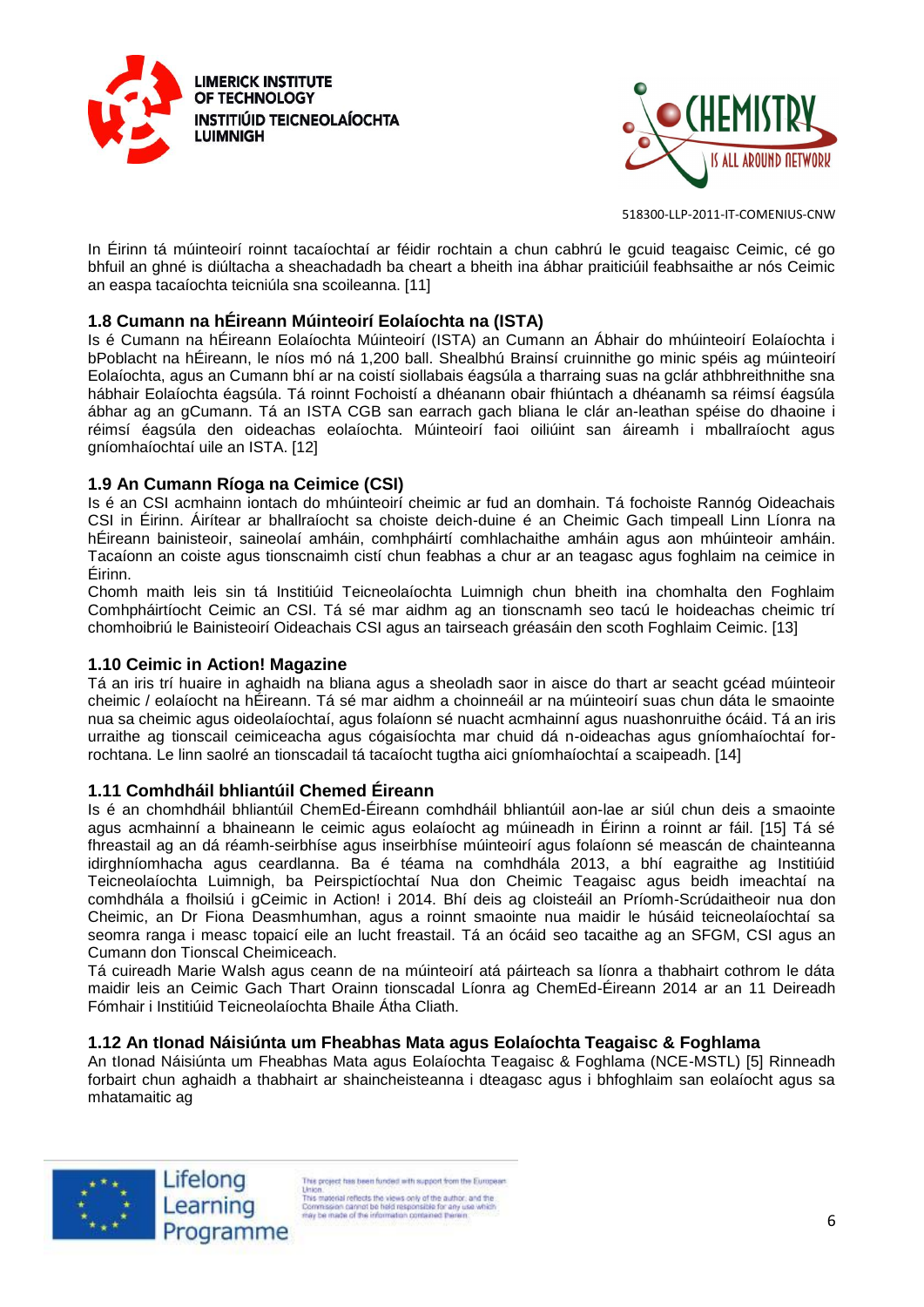



cleachtas is fearr a dhéanamh, taighde ardleibhéil atá bunaithe ar fhianaise i múineadh agus i bhfoghlaim na matamaitice agus eolaíocht - ag cuimsiú gach timpeallachtaí foghlama - fhoirmiúil, neamh-fhoirmiúil agus neamhfhoirmiúil. Tá sé ag comhoibriú agus roinnt faisnéise leis na hollscoileanna agus institiúidí chun straitéisí a chuireann na matamaitice agus na múinteoireachta eolaíochta agus foghlaim ón mbunscoil, trí mheánscoil go dtí an tríú leibhéal agus ceathrú leibhéal a cheapadh. Chomh maith leis sin tá sé mar aidhm a aistriú taighde atá ann i bhfeidhm go héifeachtach fearr sa mhatamaitic agus teagasc agus foghlaim na heolaíochta, agus chun sin a bhaint amach trí dhearadh, eolas, comhairle agus a sheachadadh cláir FGL fianaise aitheanta go náisiúnta. Tá sé faoi láthair cohórt de thaighdeoirí iarchéime, go leor díobh ar thaighde a bhaineann le hoiliúint múinteoirí mhodhnú agus a fheabhsú a chur i gcrích.

# **1.13 Institiúid Ceimice na hÉireann**

Is é an Institiúid Ceimice na hÉireann ar an gcomhlacht gairmiúil ionadaíonn poitigéirí in Éirinn. Cuireann sé dea-chleachtas sa cheimic agus coinníonn naisc láidre idir oideachas agus tionscal cheimic. Táirgeann an Institiúid iris Ceimiceach Nuacht na hÉireann agus sealbhaíonn comhdháil bhliantúil. Tá an Institiúid Is Comhpháirtí Comhlach den Ceimic Gach Thart Orainn Líonra agus beidh an líonra a chur chun cinn ag an gcomhdháil in Institiúid Teicneolaíochta Luimnigh i mí Mheán Fómhair 2014. [16]

#### **1.14 Pharmachemical Ireland**

Is é misean Pharmachemical na hÉireann i gceannas ar an earnáil i dtreo a fís a bhaint amach ag na páirtithe leasmhara ábhartha a thabhairt le chéile sa Stát, is iad sin tionscal, rialtas, an pobal taighde agus an pobal i gcoitinne a chur in iúl go héifeachtach leis an tarraingteacht ar leith na tíre seo mar shuíomh ceannasach maidir le soláthar agus forbairt táirgí den sórt sin. Is í an aidhm go bhfuil an tacaíocht ó thionscal, beidh Éire í féin mar ionad barr feabhais aitheanta don nuálaíocht agus forbairt i cógaisíochta, soláthar bithchógaisíochta agus ceimiceacha, rud a bheith an suíomh na rogha do sheoladh táirgí nua. Chun na críche sin spreagann sé tionscail chun tacú le agus a bheith rannpháirteach i initiatives.It oideachais tugtar maoiniú do thionscnaimh oideachasúla sa Cheimic agus tá sé anois mar pháirtí comhlach an líonra. [17]

#### **1.15 Is é Ceimic léir timpeall orainn líonra**

Tá an líonra na múinteoirí agus saineolaithe athruithe i saolré an tionscadail ndearnadh, agus na comhpháirtithe comhlacha a bheith an-tábhachtach mar go bhfuil siad ionadaithe ó roinnt de na gníomhaíochtaí atá leagtha amach thuas. Ar bhonn trialach leathanach Facebook curtha ar bun. Aon eolas faoi acmhainní nua a chur ann a bheidh a chur freisin ar an Cheimic Gach Thart Orainn Líonra tairseach.



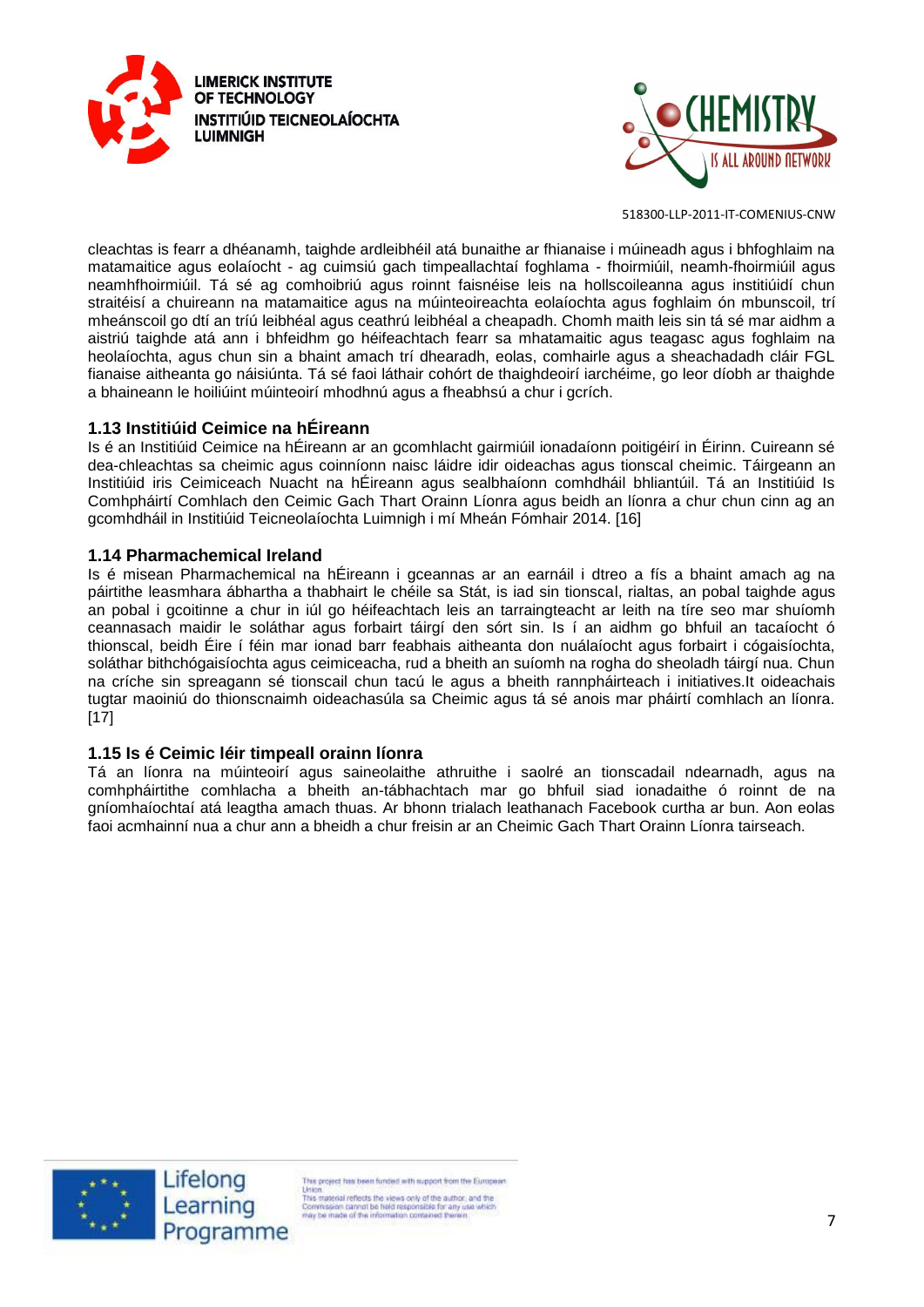





*Screencapture an leathanach Facebook* 

# **2. Inniúlachtaí Príomh agus a bhforbairt in oideachas cheimic**

Le linn shaolré an Ceimic An bhfuil Gach Thart Orainn Líonra tionscadal tá an córas oideachais in Éirinn i stát de Flux. Tháinig athchóiriú na ceanglais maidir le hoiliúint agus le cáiliú múinteoirí. Tá leanúnach oibre i bhforbairt siollabais agus modhanna measúnaithe nua do mheánscoil Eolaíocht an Teastais Shóisearaigh agus Ceimic na hArdteistiméireachta. Príomh-Scrúdaitheoirí nua ceaptha ar feadh Eolaíocht an Teastais Shóisearaigh agus Ceimic na hArdteistiméireachta. Tá curtha ar athstruchtúrú na foirne oiliúnóir sa Tacaíochta um Fhorbairt Ghairmiúil do Mhúinteoirí Seirbhíse (SFGM). Go luath i Iúil 2014 bhí an tAire Oideachais agus Scileanna, a bhfuil a oifig ag tiomáint go leor de na leasuithe, d'fhógair a éirí as. Conas fós beidh tionchar aige seo ar na leasuithe sin a bheith le feiceáil. Tá sé ráite ag an Aire nua Oideachais, Jan O'Sullivan, go bhfuil ar intinn aici dul ar aghaidh leis an bpróiseas athchóirithe agus beidh sé seo a bheith i bhfeidhm ar oideachas eolaíochta gan amhras.

Is é an PISA ECFE (Clár Measúnachta do Mhic Léinn Idirnáisiúnta) clár leanúnach mheasúnú mhic léinn 15 bliain d'aois i 30 tír ECFE chomh maith le roinnt tíortha neamh-OECD. [18] na measúnuithe sa léitheoireacht, litearthacht mhatamaitice agus eolaíochta a leithéid ar trí thimthriall bliantúil. Ceisteanna litearthachta eolaíochta contextualized agus a ceapadh chun tástáil a dhéanamh ar eolas agus scileanna eolaíochta atá riachtanach do rannpháirtíocht iomlán sa tsochaí. [19] Cuireann na sonraí litearthachta is déanaí eolaíochta ó PISA 15 bliana d'aois naoú na hÉireann ar an liosta de tríocha tír. Bhí sé seo feabhas de chúig áiteanna ón staidéar roimhe seo. D'ainneoin an fheabhais láidir, tá an comhlacht gnó IBEC rabhadh riamh féidir le hÉirinn chumas féin ag fás arís bogásach nuair a thagann sé ar an oideachas agus ar fheidhmíocht cáilíochta.

An chéad trí bliana d'oideachas dara leibhéal in Éirinn chun buaice i scrúdú an Teastais Shóisearaigh. Tá Éire neamhghnách sa mhéid is go Eolaíocht nach bhfuil (ábhar comhtháite gnéithe den Ceimic, Bitheolaíocht agus Fisic chéile) ábhar éigeantach do dhaltaí an Teastais Shóisearaigh i ngach scoil. Mar a léiríonn Tábla 1, ní gá ach os cionn 10% de mhic léinn staidéar a dhéanamh ar Eolaíocht ag leibhéal an Teastais Shóisearaigh: tá sé an-dócha go mbeidh na daltaí ar aghaidh ag staidéar ar ábhair eolaíochta ag an leibhéal sinsearach.



Lifelong Learning Programme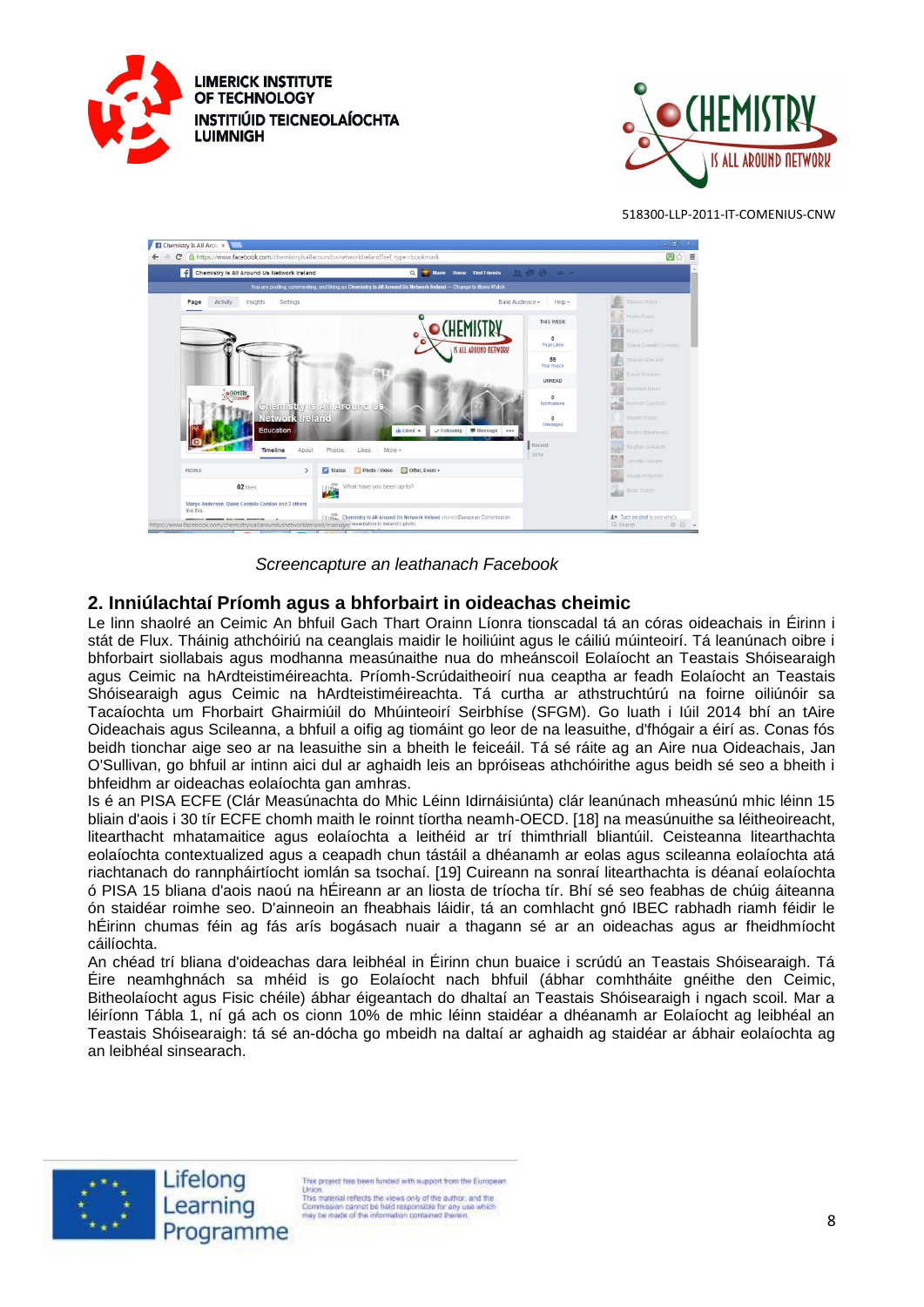



Bliain 2011 2012 2013

Iomlán Teastas Sóisearach cohórt 59,823 58,798 56,930

Leibhéal Eolaíocht an Teastais Shóisearaigh Ard (%) 42,423 (78.69) 39,990 (76.02) 38,072 (75.31)

Shóisearaigh Eolaíocht an Teastais Gnáthleibhéal (%) 11,489 (21.31) 12,615 (23.98) 12,485 (24.69) Sóisearach Teastas Eolaíochta Iomlán 53,912 52,605 50,557

% Buachaillí: cailíní 51.9:47.9 52.1:47.9 52.6:47.4

% Chohórt ag cur Shóisearaigh Eolaíocht an Teastais 90.12 89.47 88.81

Tábla 1: Glacadh Eolaíocht an Teastais Shóisearaigh (foinse Coimisiún na Scrúduithe Stáit)

Mar sin féin, is é oideachas cheimic ag an dara agus an tríú leibhéal i stát réasúnta sláintiúil. Tá líon na ndaltaí a thógann Ceimic na hArdteistiméireachta a aisghabháil ó íseal de 11% go dtí os cionn 15%, mar a léirítear i dTábla 2 I 2013 san iomlán 8155 mac léinn, a ionadaíonn 15.45% de chohórt na hArdteistiméireachta, scrúdú na Ceimice na hArdteistiméireachta.; Bhí 82.8% de na Ardleibhéal agus 17.2% d'iarrthóirí Gnáthleibhéil. Is é fírinne an scéil i bhfolach go leor de na hiarrthóirí Ardleibhéil an scrúdú toisc go bhfuil sé ina réamhriachtanas le haghaidh roinnt cúrsa tríú leibhéal ar nós an Leighis, Cógaisíochta agus Fiaclóireacht seachas staidéar Ceimic son na Ceimice ina n-aonar.

Bliain Ceimic Teastas iarrthóireacht Iomlán Teastas iarrthóireacht% iarrthóireacht Cheimic Ardteistiméireacht 2009 7403 54,196 13.7

2010 7548 54481 13.9

2011 7677 54,341 14.1

2012 8086 52,589 15.4

2013 8155 52,767 15.5

Tábla 2: Ceimic mar chomhréir de iarrthóireacht na hArdteistiméireachta (foinse: Tuarascáil Phríomhscrúdaitheora 2013)

Tá an siollabas Ceimic na hArdteistiméireachta ag céim roimh athbhreithniú. Tá an dréacht-siollabas scaipeadh go forleathan agus trácht ar an agus go bhfuil ardchéim ullmhú. Beidh an t-athrú is suntasaí a bheith ar an scrúdú comhpháirt phraiticiúil sa bhreis ar an scrúdú scríofa ceann cúrsa.

Leanann taighde oideachais Ceimic ag fás agus chomh maith a thabhairt níos mó aitheantais. Tá roinnt institiúidí agus daoine aonair ag glacadh páirte i dtionscadail thrasnáisiúnta na hEorpa agus eile agus leas a bhaint as roinnt taithí rathúil le comhghleacaithe ó ar fud na mór-roinne agus go deimhin an chuid eile den Domhan. An Eurovariety i gcomhdháil Oideachas Ceimice ar siúl i Luimneach i mí Iúil 2013 agus bhí tipiciúil de roinnt ar bhonn idirnáisiúnta saineolais agus dea-chleachtas.

Is é an caighdeán na hEolaíochta Ceimice agus oideachas i scoileanna agus i gcoláistí eochair do stádas na hÉireann i dtionscail ardteicneolaíochta idirnáisiúnta a chothú. De facto é an caighdeán na hoiliúna tosaigh do mhúinteoirí agus forbairt ghairmiúil leanúnach leanúnach do mhúinteoirí ríthábhachtach chun cáilíocht a chothabháil san oideachas. Chun cinn taithí rathúil agus dea-chleachtais ó machnamh agus tuiscint ar riachtanais an daonra na mac léinn ag gach leibhéal aoise, chomh maith le riachtanais na sochaí agus an tionscail.

Cé go bhfuil Éire fós ar an ráta breithe is airde san AE, scaireanna sé roinnt ceisteanna leis na comhpháirtithe san AE, go háirithe an daonra inimirceach nach é an Béarla a dteanga dhúchais nó an chéad. Cosúil le go leor ábhair theicniúla, tá Ceimic a dteanga féin agus dá bhrí sin, ní mór dúinn breathnú ar an ó dhá tuairimí: deacrachtaí Tuiscint agus a bhainistiú le riachtanais teanga chun aghaidh a thabhairt ar an teanga 'nua' na Ceimice, ach freisin ar an complication a fhoghlaim an teanga nua i mBéarla nuair nach d'fhéadfadh a bheith ar an gcéad teanga an fhoghlaimeora.

Tá an nádúr ár saol agus ár spleáchas méadaithe ar Theicneolaíocht Faisnéise agus Cumarsáide (TFC) a d'athraigh an cur chuige oideolaíoch is mó oideachasóirí. Glacadh leis go bhfuil ár gcuid mac léinn teicneolaíocha liteartha cé go bhféadfadh sé seo a bheith mar mhalairt mar a n-Eolaíocht nó litearthacht Ceimic. Is féidir le Teicneolaíocht a úsáidtear go maith feabhas a chur ar an bpróiseas teagaisc agus foghlama ach ní féidir é a ionad múinteoir cáilíochta. Is é an múinteoir ag croílár an phróisis foghlama

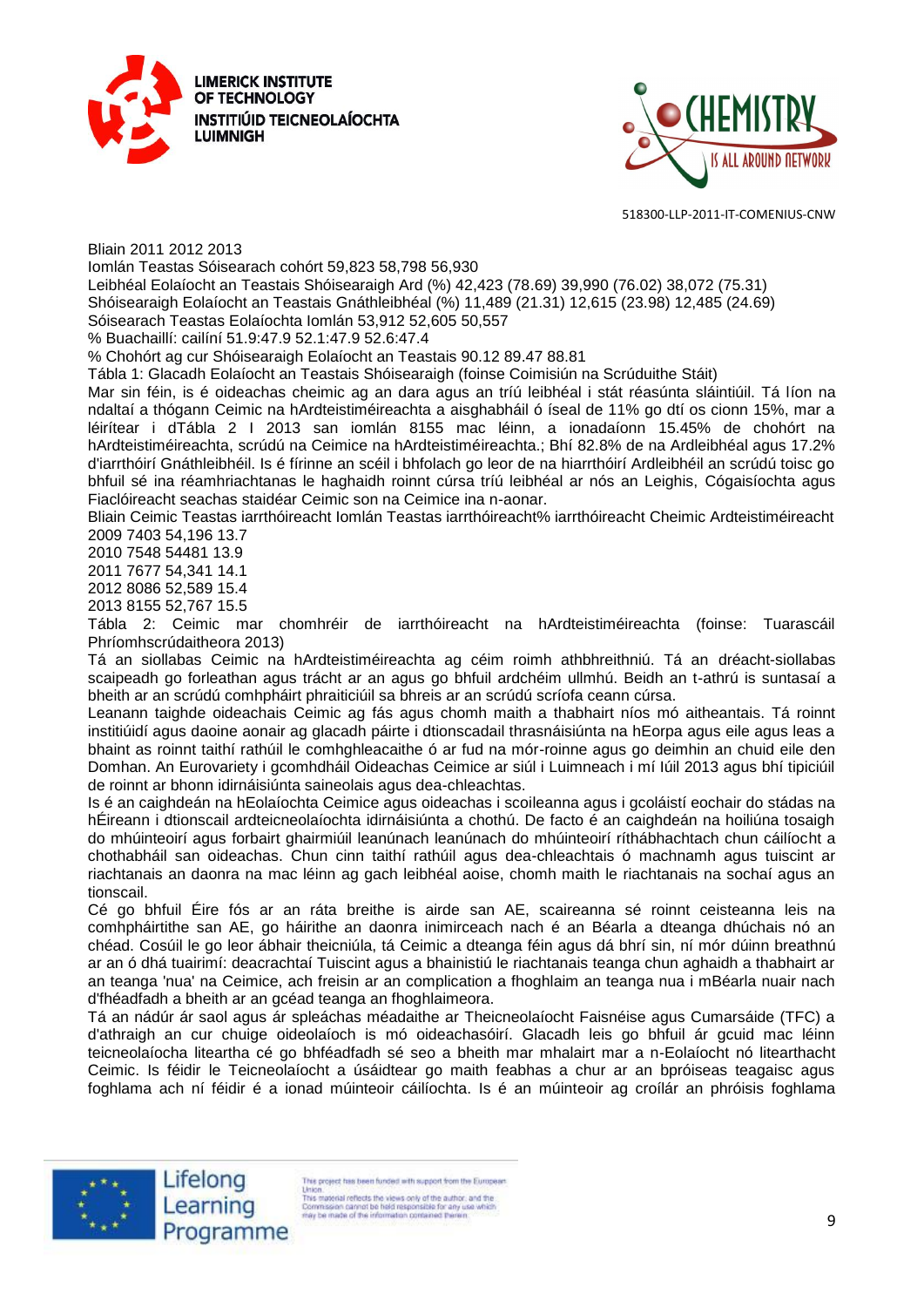



formhór na mac léinn. Mar sin féin, mar a léiríonn Figiúr 1 go bhfuil múinteoirí chomh maith le cur chuige oideolaíoch nua agus straitéisí chun dul i ngleic agus a spreagadh an t-aonú haois foghlaimeoirí a fhorbairt.



*Figiúr 1: Fiche ar an chéad haois Oideolaíocht - teagasc ag croílár na foghlama* 

Sa bhliain 2012, rangaithe mic léinn i scoileanna na hÉireann 8 as an 19 tír a ghlac páirt sa tástáil Litearthacht Dhigiteach an OECD. Just a ceithre thír, an Chóiré, an Nua-Shéalainn, an Astráil agus an tSeapáin, bhí scóir bhfad níos airde ná in Éirinn. Tá aitheantas tugtha ag an Rialtas go bhfuil litearthacht dhigiteach a leabú i gcuraclam na scoile ordaitheach. Tá ar fhorbairt leanúnach ar bhonneagar TFC i scoileanna na hÉireann.

Tá forbairt ghairmiúil inseirbhíse do mhúinteoirí bhonn agus mar thaca leis an rolladh amach na teicneolaíochta. Tá sé seo soiléir i seisiúin forbairt ghairmiúil leanúnach do mhúinteoirí eolaíochta / cheimic. D'óstáil an tSeirbhís um Fhorbairt Ghairmiúil do Mhúinteoirí cruinnithe líonra Ceimic sa Fómhar / Geimhreadh 2013. Bhí na cruinnithe sin ar siúl tráthnóna in Ionaid Oideachais ar fud na tíre. Gach ceann de na cruinnithe seo comhdhéanta de ceardlann ar úsáid na n-acmhainní a tháirgtear trí foireann de Múinteoirí Ceimice taithí, lena n-áirítear na hábhair seo a leanas: Measúnú chun Foghlama: apps Ceimic do ríomhaire pearsanta agus fóin chun cabhrú le measúnú chun straitéisí foghlama; Acmhainní Foirmle Ceimiceach; 'Spreagtha le gníomhaíochtaí i ngleic' chun tús ceachtanna a thosú. Tugadh cuireadh do mhúinteoirí smartphones agus / nó táibléad a thabhairt. [20]

I gcomhthéacs Taithí ar éirigh, beidh teicneolaíocht a dhéanamh ach difríocht má úsáidtear go cuí. Staidéar a rinne an tIonad Acadamh Eolaíochtaí Fisiceacha Ardoideachais Ríocht Aontaithe i 2008 ar dhearcadh na n-eispéireas foghlama ollscoile sa Cheimic na mac léinn a thaifeadadh go Bhí an bua ag teagasc leictreonach ag na mic léinn a bheith ar a n-mhodh a laghad éifeachtacha agus is lú taitneamhach teagaisc. [21] Tá an dualgas ar mhúinteoirí teicneolaíocht a chomhtháthú go cuí chun é a fhorlíonadh modhanna teagaisc traidisiúnta.

# **3. Samplaí de thaithí rathúil**

# **3.1 a. Dúshláin teanga i gCeimic**

I gcomhthéacs an Ceimic Gach Thart Orainn tionscadal Líonra, ar cheann de na foilseacháin a roghnaíodh chun Taithí ar éirigh leo a léiriú aghaidh ar na saincheisteanna teangeolaíochta sa Cheimic. Rees, Bruce



Lifelong Learning Programme

is project has been funded with support from the European Union<br>
This material reflects the views only of the author, and the<br>
This material reflects the views only of the author, and the<br>
free parameters cannot be hidd responsible for any use which<br>
rely be made of the informat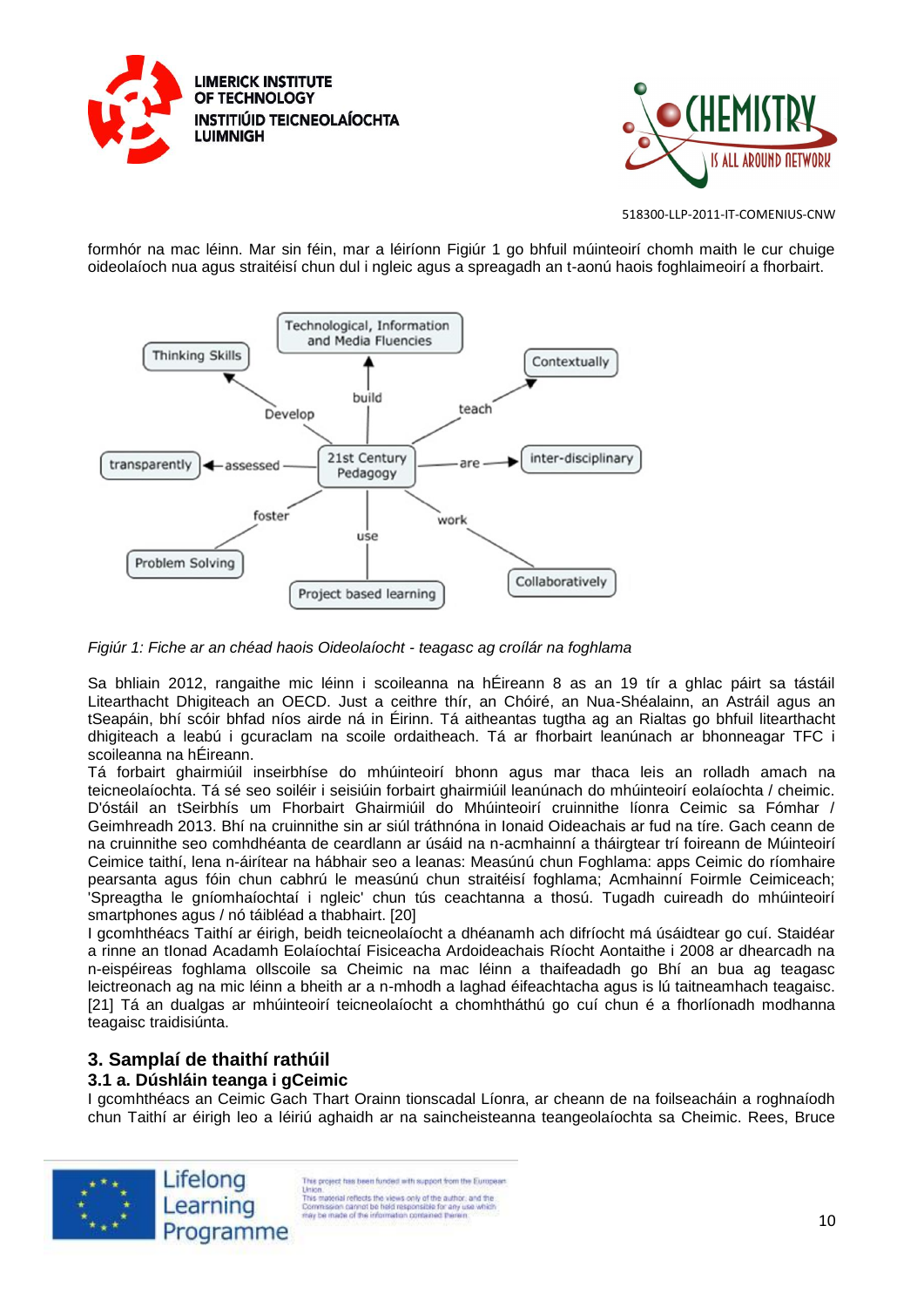



agus Ó Nualláin thorthaí taighde in Ollscoil Durham a phlé i straitéisí éifeachtacha teagaisc tuiscint atá faoi réir teanga ar leith a fheabhsú trí mhic léinn idirnáisiúnta agus neamh-thraidisiúnta. [22] Cuireadh triail as straitéisí múinteoireachta le béim ar fheabhsú litearthachta eolaíochta le linn na bliana acadúla 2010/11 i gCeimic Bonnleibhéal. Na húdair cur síos ar straitéisí éagsúla a fostaithe acu, lena n-áirítear úsáid a bhaint as taos súgartha do shamhaltú adamhach agus móilíneach, cluichí focal, ag baint úsáide as analogies, agus forbairt na gluaiseanna chomh maith le darts (Dírithe Gníomhaíochtaí Gaolmhara Téacs).

Na torthaí ó na tionscnaimh ba chúis le forbairt ar E-gluais chun tacú le forbairt tuisceana teanga ábhair. Cuireadh triail an E-gluais le linn na bliana acadúla seo chugainn. Is é an toradh gluais ábhar a ghintear mac léinn (le níos mó ná 100 ranníocaíocht) ag míniú téarmaí agus coincheapa eolaíocha i slite éagsúla ag an leibhéal cuí do mhic léinn dúshraith. Déantar cur síos ar gach ceann de na téarmaí sa domhain theicniúil ábhartha agus go leor acu san áireamh beochan nó eile físeáin. Is féidir leis an mac léinn chomh maith leis na múinteoirí an t-ábhar in eagar. Áirítear ar an tairseach gréasáin do na mic léinn chomh maith le rannóg ar Scileanna Teanga Eolaíoch um Fhoghlaim. Breathnaíonn sé seo ar an teanga eolaíochta i gcoitinne chomh maith le bealaí léitheoireachta agus foclóir a fhorbairt agus chun tuarascálacha eolaíochta a scríobh.

#### **3.1 b. Buntáistí iniúchóireachta scileanna**

Tá sé ríthábhachtach go bhfuil tuiscint éigin de na leibhéil scileanna na mac léinn do mhúinteoirí ag leibhéal ar bith. Is dócha gurb é an chuid is mó ríthábhachtach ag an tríú leibhéal i gcás nach féidir linn a ghlacadh as a deonaíodh an taithí acadúla roimhe sin de fochéimí nua. Níl ach líon beag de na cúrsaí tríú leibhéal a shonrú mac léinn Ní mór a bhfuil staidéar déanta Ceimic ag an dara leibhéal. Ciallaíonn sé seo go mbeidh cohórt nua fochéime ar chúrsa ina bhfuil Ceimic chroí-ábhar a bhfuil raon ilghnéitheach de thaithí roimh ré na Ceimice, ó aon taithí thar Teastas Sóisearach chun taithí den scoth ag dara leibhéal níos airde nó níos faide. Is féidir iniúchadh Scileanna den sórt sin chohórt fócas ar cad agus conas a mhúineadh dúinn Ceimic. Roinnt foirne léachtóireachta feicthe ag an tairbhí a chur Ceimice i gcomhthéacs ildisciplíneach nó ag baint úsáide Foghlaim ghníomhach agus straitéisí Fiosrúcháin-bhunaithe don teagasc agus don fhoghlaim.

An staidéar seo Odilla Finlayson agus Orla Kelly in Ollscoil Chathair Bhaile Átha Cliath a fhorbairt ó aitheantas gur féidir leis an t-aistriú ón scoil go dtí an ollscoil a bheith scanrúil do go leor mac léinn. [23] Cé go gcaithfidh Tá sé léirithe mic léinn leibhéal áirithe de chumas acadúil iontrála a fháil ar chúrsaí eolaíochta coláiste, déantar iniúchadh ar annamh a gcuid scileanna. Tugann na húdair go bhféadfadh sé seo mar thoradh ar mhúinteoirí a chur araon eolas agus na scileanna atá faoi réir éilimh ar na mic léinn. Féadfaidh siad glacadh leis go bhfuil scileanna áirithe mar gheall ar a rogha ábhar céime, ach i ndáiríre ní a d'fhéadfadh a bheith scileanna ar leith a chur ar a gcumas dul chun cinn a dhéanamh lena n-eolas ar an ábhar agus an tuiscint, a eascraíonn i iad a dhéanamh beagán nó gan aon dul chun cinn, chomh maith le mothú ar frustrachas. Féadfaidh an t-athrú le déanaí i dtreo comhthéacs agus fadhb-bhunaithe chuige foghlama a mhúineadh na heolaíochtaí fisiceacha ina chúis le deacrachtaí ar leith do mhic léinn nach bhfuil aon taithí roimhe seo den chineál seo foghlama mar atá siad idirthuras as an forlámhas ghlanmheabhairfhoghlaim na meánscoile.

D'fhorbair na húdair cur chuige fadhb-bhunaithe a tugadh isteach leis an mBliain 1 modúl saotharlainne cheimic a thóg mic léinn ar an BSc in Oideachas Eolaíochta ag Ollscoil Chathair Bhaile Átha Cliath, Éire. Chun eolas níos fearr a fhorbairt modúl agus feabhas a chur ar an scil-thacar de na mic léinn cinneadh a chur i gcrích iniúchadh ar scileanna na mac léinn sa chéad bhliain ag tús a gcúrsa ollscoile. Críochnaithe daichead ceathrar mac léinn ó na 2002-2003 agus 2003-2004 cohóirt an suirbhé scileanna. D'aithin an méid a mic léinn na scileanna a bhraith go raibh siad muiníneach in úsáid, agus a scileanna a raibh mórán deiseanna acu í a fhorbairt ar an mac léinn.

Cuireadh in oiriúint an suirbhé ón Taifead na CSI ar Scileanna Fochéimithe (usr). Aithníodh [24] scileanna éagsúla sa usr a bhí le feiceáil ar a bheith tábhachtach do mhic léinn na chéad bhliana fochéime, ar nós léirmhíniú tomhais saotharlainne agus tuairimí agus a úsáid chun aiseolas a fheabhsú obair amach anseo.

I measc samplaí de na hidirghabhálacha a forbraíodh don mhodúl Foghlama Fadhb-bhunaithe: ionchorpraítear béil (PowerPoint) i láthair i saotharlanna; mic léinn a bhfuil baint le forbairt na turgnaimh ag



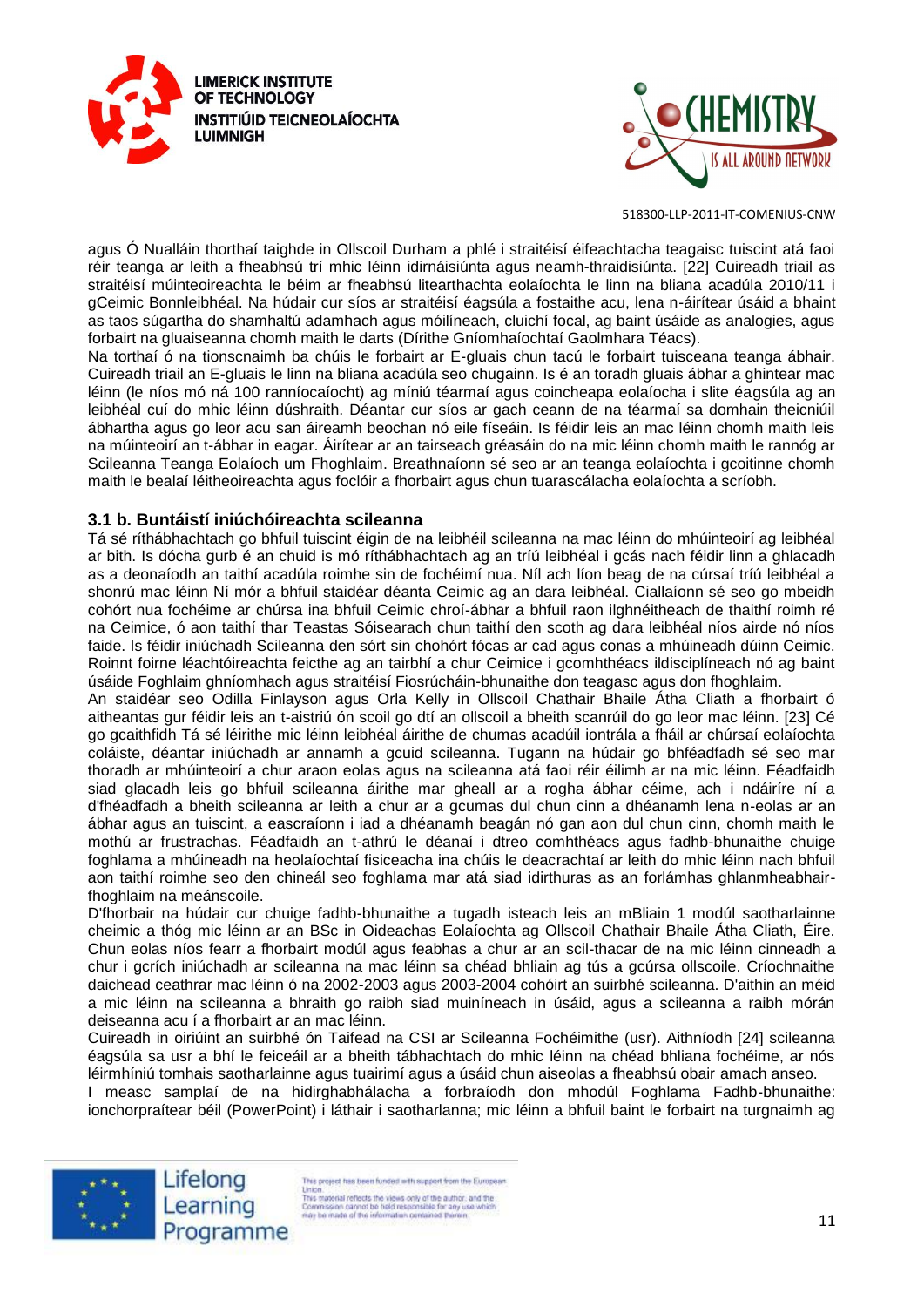



déanamh taighde ar theicnící agus na nósanna imeachta cuí a úsáid a bhaint as an idirlíon agus acmhainní eile ag fáil; Bhí an tábhacht a bhaineann le earráidí agus sonraí turgnamhacha a mheas mar phríomhfhócas de thuarascálacha saotharlainne agus a gcur i láthair. Rinneadh é seo ar bhealach de réir a chéile, ag méadú ar an éileamh ar scileanna ar fud na modúl ar feadh bliana. Is é an toradh cáilíochtúil na trialach go raibh an chuma ar an mac léinn a scileanna a fhorbairt sa tslí réamh-mheasta. I gcrích na húdair go bhfuil curaclaim eolaíochta níos nuálaí atá de dhíth ar eolaíocht leibhéal na scoile chun a chinntiú go mbeidh fhochéimithe eolaíochta sa todhchaí dul isteach cúrsaí a bhfuil scileanna níos forbartha. Mbogfaí ó na teagascacha go cur chuige dalta-lárnach ag Ceimic dara leibhéal a d'fhéadfadh a spreagadh le forbairt scileanna níos fearr agus muinín níos mó chun staidéar a dhéanamh Ceimic ag leibhéal fochéime.

Tá an Taifead Scileanna Fochéimithe (usr) ar fáil ar-líne anois, i bhformáid leictreonach a ligeann do mhic léinn cuntas agus taifead a chruthú agus a gcuid scileanna a shábháil go leanúnach, cuspóirí agus spriocanna amach anseo a leagan amach agus a ghiniúint tuarascáil scileanna ag aon phointe.

#### **3.1 c Ceimic trí chur chuige ildisciplíneach**

I Naisc a dhéanamh agus a thacaíonn ábharthacht na Ceimice trí chur chuige ildisciplíneach Eilish McLoughlin agus Odilla Finlayson cur síos tionscnamh i bhfeidhm thar thréimhse ceithre bliana le roinnt seacht gcéad mac léinn in Ollscoil Chathair Bhaile Átha Cliath. [25] idirghabháil seo saincheisteanna d'fhochéimithe nua aitheanta: mic léinn a i gcláir eolaíochta ollscoile sa chéad bhliain i gcoitinne ní mór modúil nó cúrsaí i ngach disciplín eolaíochta a ghlacadh chun an leibhéal bunúsach. Cé go bhfeictear forbróirí curaclaim agus clár ar ábharthacht agus interrelations gach ceann de na disciplíní lena chéile agus leis an ngá le mac léinn a bhfuil eolas maith foundational i ngach ábhar, is féidir leis an mac léinn go minic ní fheiceann an gá, nó a ábharthacht na n-ábhar eile. Mar gheall ar an líon íseal na mac léinn a Ceimic san Ardteistiméireacht ach a bhfuil staidéar a dhéanamh air ag an leibhéal bunúsach fochéime tá roinnt de na fachtóirí a chuireann cosc ar fheidhmíocht agus nasc san ábhar.

Sé mar aidhm ag na léachtóirí a bhí chun modúl a bheadh aird a tharraingt ar an nádúr ildisciplíneach agus idirdhisciplíneach na heolaíochta, bheadh interconnect na trí disciplíní eolaíochta a fhorbairt, agus a chuirfeadh ar chumas mic léinn chun scileanna breise a fhorbairt. Ba chóir an t-ábhar modúl mic léinn a spreagadh chun cinntí a dhéanamh ar bhonn na fianaise nó teoranta sonraí, chun teacht ar fhaisnéis ábhartha, agus chun tuairimí (bunaithe ar argóintí eolaíocha) ar cheist eolaíochta reatha leas díreach ag an bpobal fhoirmiú. Ní raibh an modúl a ceapadh chun múineadh an bunúsacha Ceimic agus eolaíochtaí eile ach athchuairt a agus ábhar a chumhdaítear cheana féin i léachtaí agus saotharlanna a neartú.

Na húdair suirbhé ar na mic léinn agus grúpaí fócais a rinneadh freisin thar thréimhse an idirghabháil. Chinn siad go fuarthas an mac léinn scileanna fadhbréitigh agus rinne siad idirghníomhú go maith laistigh dá ngrúpaí a réiteach ar na fadhbanna. Faoi deara siad gur aontaigh ach daichead a seacht faoin gcéad de na scoláirí go raibh siad dóthain eolais Ceimic a réiteach ar na fadhbanna, i gcodarsnacht leis seachtó ceathair faoin gcéad a d'aontaigh go raibh siad go leor cúlra Bitheolaíocht. Is féidir é seo a chomhghaolú go pointe áirithe le glacadh na n-ábhar ag leibhéal na meánscoile. Mar sin féin, bhí an cur chuige foghlama gníomhaí ildisciplíneach le chéile go fabhrach le caoga cent ceathair faoin na mac léinn agus leanann an modúl. Fadhbanna le hábhar Ceimic suntasach bhí: Fuinneamh Núicléach, Truailliú Uisce, Scagadh Géiniteacha, Baile Dríodair ghrúdaireachta, agus Ola Tionscail dhoirteadh.

#### **3.1 d Tionscnaimh fhoghlaim ghníomhach**

An Cheimic iris in Action! Eisiúint dírithe 97 go cur síos ar thionscadal an AE-Tempus maoinithe -. SALIS, Mac Léinn Foghlaim Ghníomhach san Eolaíocht [26] Ba iad na haidhmeanna lárnach SALIS a dhéanamh oideachas eolaíochta sna tíortha rannpháirteacha níos spreagadh, níos éifeachtaí i bhfoghlaim na ábhar agus go an cumas a ardú do chur chun cinn ar réimse leathan de scileanna cognaíocha agus neamhchognaíocha.

An tionscadal dírithe teagaisc eolaíochta agus foghlaim trí lámha ar ghníomhaíochtaí mac léinn-lárnach, bunaithe ar an dúshraith de churaclaim eolaíochta nua-aimseartha agus oideolaíochtaí a chur chun cinn,





is project has been funded with support from the European Union<br>This material reflects the views only of the author, and the<br>This material reflects the views only of the author and the<br>fleet be made of the information contained therein<br>rely be made of the information contained th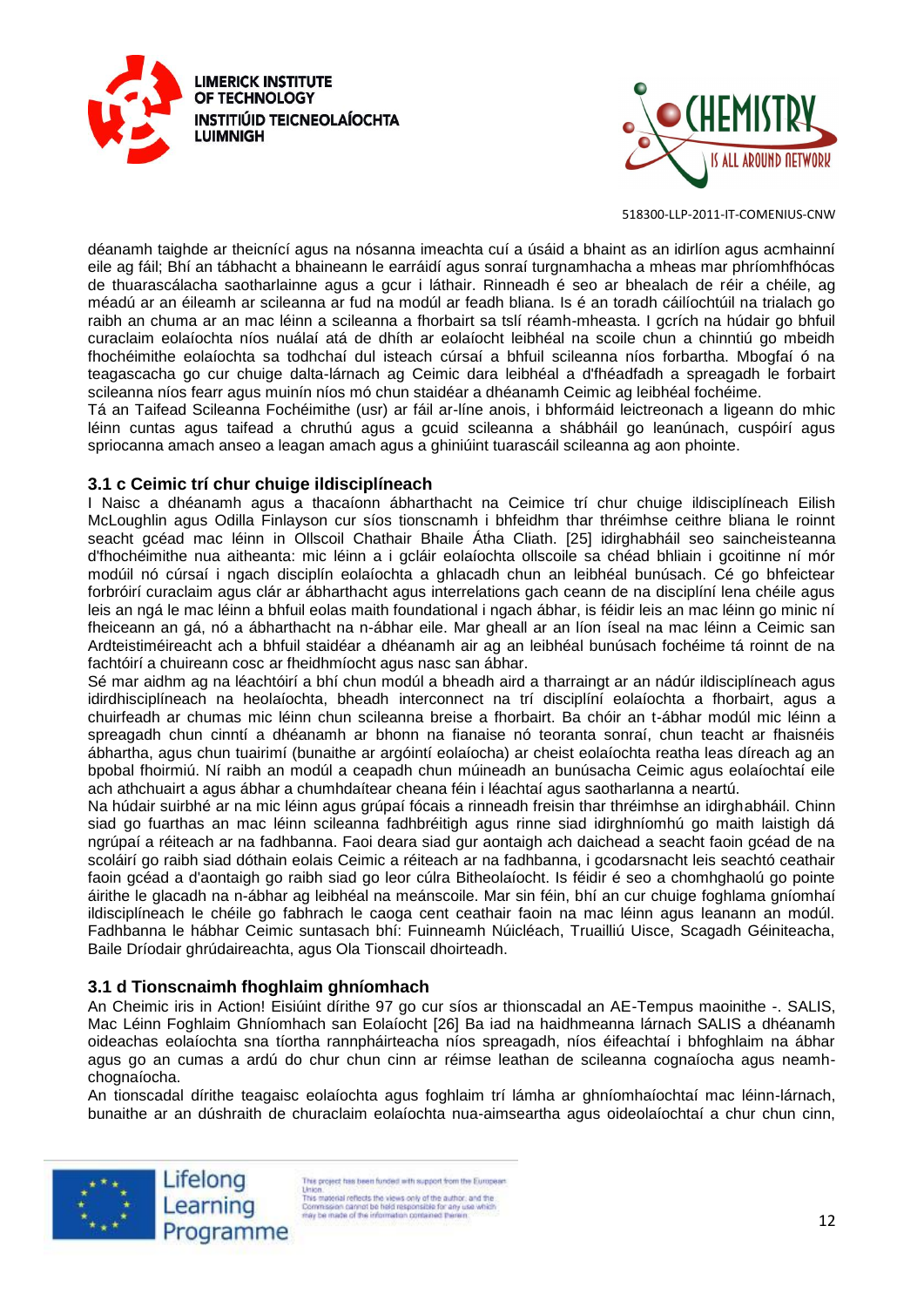



d'fhonn spreagadh a ardú, chun tacú le forbairt scileanna cognaíocha ar leibhéal níos airde, a thabhairt ar aird foghlama níos fearr na heolaíochta coincheapa, agus réimse leathan de scileanna ginearálta oideachais a chur chun cinn.

Sabine Streller agus Claus Bolte cur síos cuid a haon den tionscadal, a d'fhorbair sraith de cheachtanna atá suite laistigh de chomhthéacs an aimsir, aeráide agus athrú aeráide ar intinn acu rochtain a fháil ar an ábhar atá bunaithe ar an taithí laethúil na mac léinn a éascú. [27] Ceapadh an ord na deich ceachtanna le haghaidh cúrsaí cheimic tosaigh idirdhisciplíneach chomh maith le cúrsaí san eolaíocht comhtháite.

Na húdair cur síos ar cheann d'aidhmeanna móra an ord deich gceacht agus cás-staidéar comhthreomhar a bheith go mbeadh sé soiléir do mhic léinn an obair eolaíoch, ní hamháin áirítear turgnaimh a dhéanamh, ach freisin a aimsiú, ag obair ar an agus téacsanna agus foinsí eile eolais a mheas . Ba chóir na mic léinn a fhoghlaim chomh maith go freagraí eolaíocht ceisteanna áirithe ach ní féidir gach ceist a fhreagairt. Dara é aidhm an tionscadail ná scoláirí a spreagadh chun staidéar a dhéanamh ar eolaíocht agus nádúr na heolaíochta trí ábhartha sí leis an saol ó lá go lá. Tar éis chur i bhfeidhm an t-ord cheachta rinne siad amach Timpeallacht Foghlama Motivational anailís a thaispeáint cé chomh rathúil a bhí an cur chuige múinteoireachta eolaíochta fiosrúchán-bhunaithe, araon do na múinteoirí agus na scoláirí.

Sa dara airteagal Streller cur síos ar an ábhar na ceardlainne amháin a d'fhreastail na múinteoirí a fháil amach conas a oibríonn Oideachas Eolaíochta Fiosrúchán-bhunaithe (IBSE) ar a son féin. Tá [28] thaithí foghlama do na múinteoirí modh nua teagaisc riachtanach dá bhforbairt scileanna oideolaíochta.

Cuireadh síos ar an céim den cheardlann bunaithe ar 'Ag imscrúdú táirge tí':

Céim 1: Fáiltiú agus réamhrá maidir le brí na IBSE, spriocanna na ceardlainne.

Céim 2: Múinteoirí (i ngrúpaí beaga) a fuair táirgí 'suimiúil' ó ollmhargaí (mar shampla táibléad iosmairteach, lachtós bainne saor in aisce, clúidíní) chun ceisteanna a spreagadh agus chun tús a chur leis an bpróiseas fiosrúcháin. I rith na céime seo na múinteoirí: Labhair faoi an táirge, le chéile cheisteanna maidir leis an táirge, roghnaigh ceann amháin de na ceisteanna, boinn tuisceana le chéile ar an gceist, pleanáilte ar thurgnamh chun tástáil a dhéanamh ar an toimhde.

Céim 3: turgnamh páirt a mar gheall ar an gceist, uaireanta le cabhair bileog oibre struchtúrtha.

Iarradh I mhúinteoirí ngrúpaí beaga chun mínithe na turgnaimh a aimsiú, chun machnamh a dhéanamh ar a n-boinn tuisceana, chun freagraí ar na ceisteanna a aimsiú agus chun ceisteanna breise a chur le chéile: Céim 4.

Céim 5: I gceardlann bhí na múinteoirí a dtaithí féin maidir le conas a d'fhéadfadh foghlaim bunaithe ar fhiosrúchán ag obair, gan aon ghá le haghaidh aon trealamh saotharlainne chun cinn, ach le táirgí ó lá go lá simplí agus ábhair. Rinneadh achoimre ar na céimeanna na foghlama fiosrúchán-bhunaithe agus fuair na rannpháirtithe an deis chun féidearthachtaí aistrithe plé a dhéanamh ar an gcur chuige IBSE isteach ina nollscoileanna féin agus seomraí ranga.

Cheist seo na Ceimice in Action! Thug neart bia le haghaidh machnaimh. Cé go raibh sé dírithe ar aschuir an Tionscadail SALIS, bhí sé freisin míreanna ar theicnící íseal-chostas agus luach na taispeántais chun coincheapa a léiriú Ceimice.

# **3.1 e Teicneolaíocht oideachas cheimic feabhsaithe**

Bhí Michael Seery agus Claire McDonnell ó Institiúid Teicneolaíochta Bhaile Átha Cliath aoi eagarthóirí eagrán speisialta den Chumann Ríoga na Ceimice Taighde Ceimic ar Oideachas agus Cleachtas (CERP) i Samhradh 2013, leis an téama i bhfeidhm na teicneolaíochta chun feabhas a chur ar oideachas cheimic. [29] An eagarthóirí atá leagtha ar an ardán do na hairteagail sa chéad eagrán speisialta i eagarthóireachta mhachnamhach a thugann achoimre ar a thaobh. D'admhaigh siad go cé an teicneolaíocht san oideachas Ceimic nach bhfuil i gcónaí ag-sásta go maith, staidéar ag Reeves agus Reeves le fios go bhféadfadh an unpopularity bheith mar gheall ar roinnt implementations a bhfuil baint acu le dearadh lag nó ailíniú míchuí idir an teicneolaíocht agus na spriocanna foghlama. [30]

Roghnaithe siad roinnt alt a léiríonn go ndéanann an teicneolaíocht bhfuil áit sa Cheimic múineadh má tá sé cuí agus a shaibhriú an méid atá á múineadh. Beidh sé a bheith chun tairbhe má tá siad ionchorpraithe go



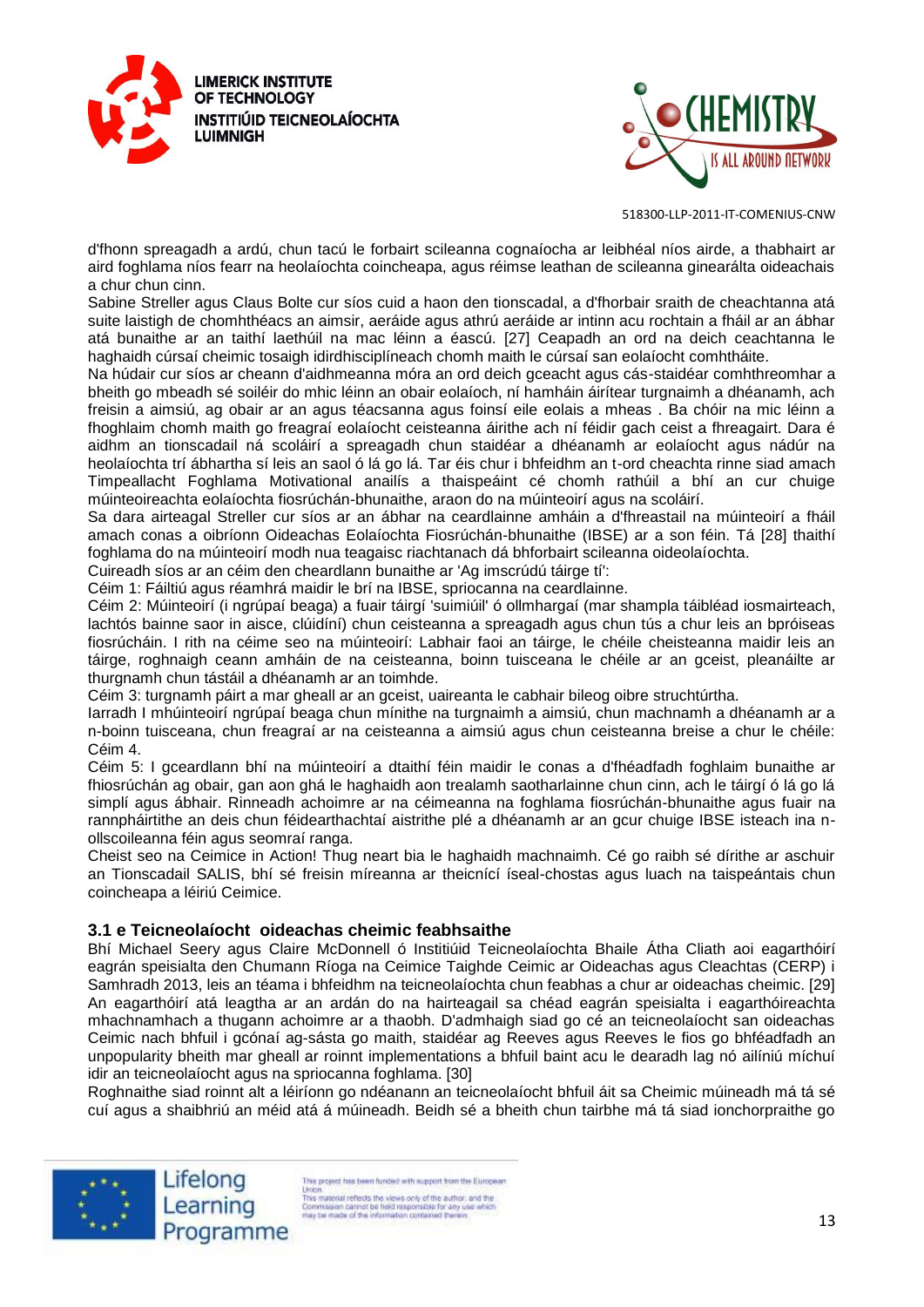



héifeachtach agus má tá sé ina fhoinse míniú, soiléiriú agus mhodh chun scileanna agus eolas a chleachtadh. Gan a laghad is féidir é a bheith ina bhealach chun aiseolas tráthúil agus éifeachtach a sheachadadh.

Pléadh an áisiúlacht na n-acmhainní ilmheán ar nós insamhaltaí i scafall chognaíoch, leis an téama athfhillteach de dhearadh cúramach agus úsáid ag pointí oiriúnacha a ráthú éifeachtúlacht oideolaíochta uasta. Tá deich páipéir lena n-áirítear tuairiscí ar fhoghlaim piaraí cúnamh, úsáid a dhíríonn agus ionstraimí comhoibritheach eile, measúnú agus aiseolas, agus úsáid na insamhaltaí - i measc topaicí eile. Cosúil leis an tsaincheist na Ceimice in Action! tagartha thuas, thug an gceist seo iris neart ábhar a d'fhéadfadh a bheith ina chloch chora chun taithí rathúil sa seomra ranga Ceimice. Is uileghabhálach an t-ábhar ar an admháil nár chóir TFC a ceaptha mar athsholáthair do dea-chleachtas múinteoireachta, ach a fheabhsú agus tacaíocht a thabhairt dó.

Michael Seery scríofa freisin ar 'Teicneolaíocht Leas a bhaint as san Oideachas Ceimic' sa Ríocht Aontaithe Ard-Oideachas Treoracha Acadamh Nua. [31] Cuimsíonn an t-airteagal roinnt de na smaointe ó na hearraí CERP a luadh cheana. Seery Dearbhaíonn go bhféadfadh an úsáid na teicneolaíochta sa teagasc a bhreithniú i gcomhthéacs an teoiric ualach cognaíocha mar bhonn do chomhtháthú na teicneolaíochta san oideachas Ceimic. I measc samplaí de na hidirghabhálacha atá leagtha amach: réamh-léacht nó saotharlainne gníomhaíochtaí, le húsáid córas freagartha pearsanta (clickers) i léachtaí, d'oibrigh samplaí i dtimpeallacht foghlama fhíorúil, insamhaltaí, a dhíríonn mar spásanna oibre chomhoibríoch le haghaidh plé piaraí agus foghlaim piaraí cúnamh, scáileán -casting agus pod-réitigh, agus measúnacht mac léinn a ghintear (cuid ag úsáid Peerwise) Is é .Tá réaltacht, cé go bhfuil go leor bealaí leis an múinteoir Ceimic nó léachtóir fhéadfadh teicneolaíochtaí isteach i gceachtanna a chomhtháthú, ní mór eolas ar ábhar, oideolaíocht agus teicneolaíocht interweave a dhéanamh ar an acmhainní luachmhar don dá an múinteoir agus na scoláirí. Pléitear an feiniméan 'iompaithe léacht' go hachomair freisin, agus arís tá sé seo a bheith micrea-bhainistiú chun a chinntiú do na scoláirí na torthaí foghlama agus meas ar na Ceimice atá beartaithe a bhaint amach.

#### **3.2 Taithí Measúnaithe**

Is é an measúnú ar na heispéiris ar siúl go leanúnach ar feadh an chuid is mó. Tá cuid acu a úsáid cur chuige agus teicnící nua nach bhfuil curtha i bhfeidhm le fada go leor chun a thomhas mar is cuí. I gcás na tionscnaimh scileanna teanga, is é an fáiltiú dearfach de na smaointe na mac léinn táscaire maith de rath. Is beag staidéar dírithe go sonrach ar an ról a bhíonn ag an teanga sa cheimic foghlama. Daniel T. Pyburn et al a thuairisciú le himscrúdú ar chumas na bearta tuisceana teanga feidhmíochta i gcúrsaí cheimic tosaigh ollscoile a thuar. Tá an obair seo ar an eolas ag teoiricí tuisceana teanga, a declaration a shealbhú comprehenders ard-oilte buntáiste chognaíoch thar an leibhéal íseal scileanna mar gheall ar cumas ardaithe chun bac sonraí contextually nach mbaineann le hábhar agus réamheolas a úsáid chun an bhearna go héifeachtach bearnaí choincheapúil a thuiscint faisnéis nua. Thar thréimhse dhá bhliain, Fuarthas sonraí ar chumas tuisceana, cumas math, eolas ceimic roimh ré, agus feidhmíocht cúrsa i gcúrsaí cheimic ginearálta il. Anailís aischéimniú agus úsáid as samhlacha líneach ordlathach (HLMs) maidir le caidrimh idir athróga réamhtháscaire agus feidhmíocht an chúrsa a bhunú agus a chinneadh má d'fhéadfadh cumas tuisceana chúiteamh d'fhéadfadh a bheith d'eolas roimh ré íseal, feiniméan tuartha ag teoiricí cumas tuisceana. Léiríonn torthaí go comhghaolú cumas tuisceana le feidhmíocht ceimic ginearálta; cuireann sé freisin faisnéis inchomparáide faoi fheidhmíocht an chúrsa i gcomparáid le cumas math agus eolas roimh ré. Chomh maith leis sin, fuair siad go scil tuisceana Cúitíonn go páirteach d'easnaimh san eolas roimh ré. Dá bhrí sin, iarrachtaí chun mic léinn a ullmhú do rath sa cheimic ginearálta ba chóir go mbeadh an dá ábhar agus forbairt scileanna tuisceana teanga. [32] Le haghaidh na cineálacha cur chuige ildisciplíneach agus iniúchadh scileanna, is é an beart i gcoitinne ar an ráta pas do mhic léinn ag cur na modúil. Údair na staidéir a thuairisciú torthaí dearfacha. Is é fírinne an scéil go bhfuil muid ag baint úsáide as anois ar na modhanna neamh-thraidisiúnta le foghlaimeoirí neamhthraidisiúnta agus tá oideachas contanam do mhic léinn agus do mhúinteoirí. Tá múinteoirí ag croílár na foghlama agus a glacadh de theicneolaíochtaí nua a d'fhéadfadh



Lifelong Learning Programme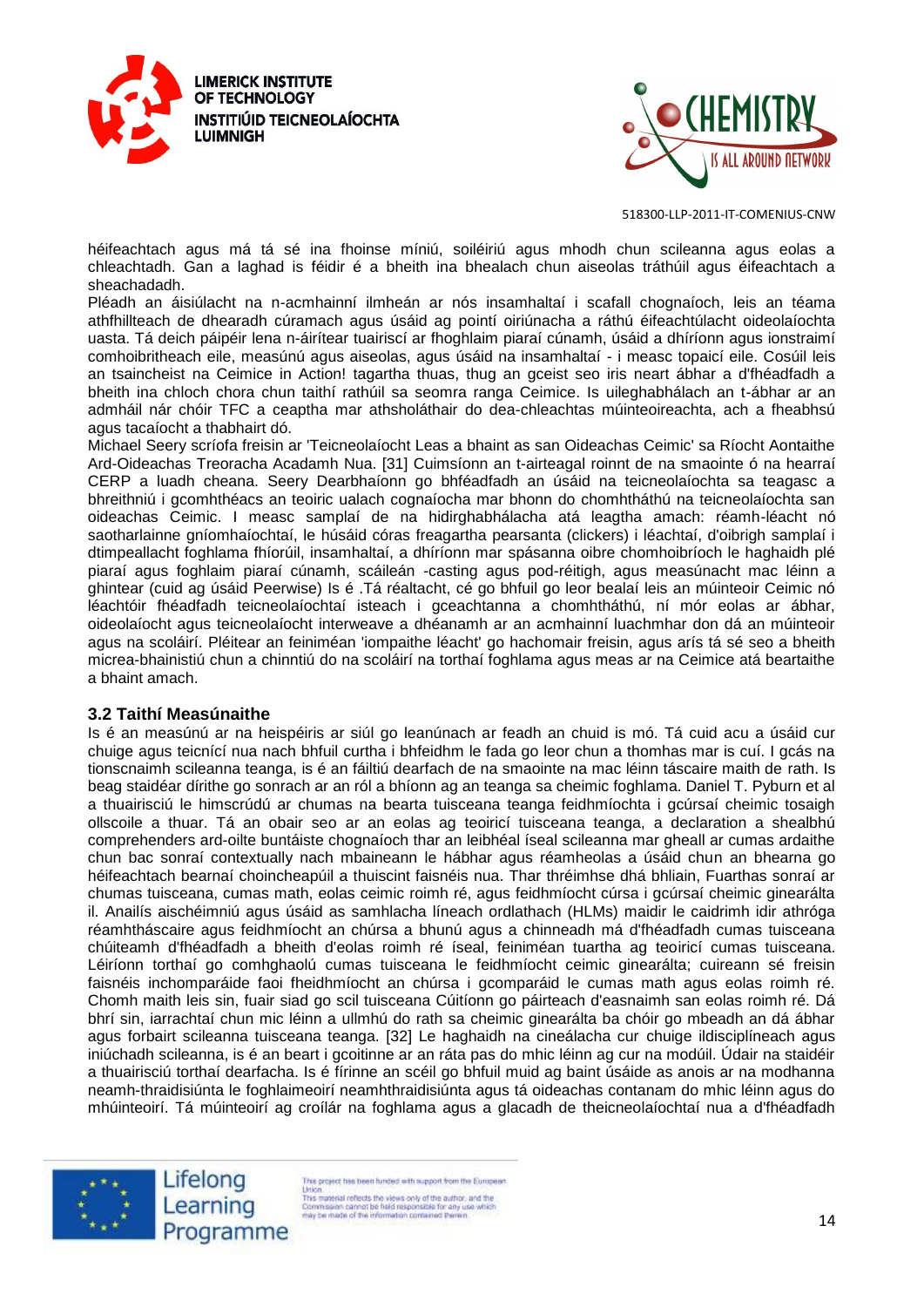



feabhas a chur ar eispéireas na mac léinn, ach tá sé fós ar scileanna an mhúinteora ag imparting lárnach coincheapa atá is tábhachtaí ó thaobh an chur chuige nua 'foghlaim chumaisc'.



*Figiúr 2: Word scamall ar straitéisí nua teagaisc agus foghlama* Foinse: http://elearningindustry.com/enhanced-learning-and-teaching-through-utilisation-of-web-based-technologies)

#### **4 Tionchar an Tionscadail ar éirigh leo Taithí 4.1 taithí a roinnt i gcomhthéacs idirnáisiúnta**

Bhí an chomhdháil idirnáisiúnta "Tionscnaimh in Oiliúint Mhúinteoirí Ceimic" ar siúl i Luimneach ar an 29 Samhain 2013 i Institiúid Luimnigh Campas Teicneolaíochta Cathrach ag Cé Sheoirse. Í aidhm na comhdhála a roinnt eispéiris agus tionscnaimh Eorpach le haghaidh réamhsheirbhíse agus inseirbhíse oiliúna na múinteoirí cheimic agus ansin chun díriú ar thionscnaimh chun feabhas a chur ar oiliúint mhúinteoirí cheimic ó thaobh na hÉireann de. Tá a bhí maoinithe ag an Ceimic Comhdháil Gach Timpeall acmhainní tionscadail Líonra. Bhí sé mar chuid de na gníomhaíochtaí forordaithe an Ceimice Gach Thart Orainn Líonra agus seo a leanas ar an gcomhdháil tosaigh maidir le Saincheisteanna Oiliúint na Múinteoirí Ceimic i Gabrovo, An Bhulgáir i mí an Mheithimh 2013.

Is é an seisiún maidine dírithe ar fud an taithí na hEorpa chomhordú trí Ceimic Gach Thart orainn Tionscadal Líonra, agus an tráthnóna a bheidh dírithe ar ghnéithe éagsúla de oiliúint múinteoirí cheimic in Éirinn, agus ina dhiaidh sin, ó bhí tús cuid de na tionscnaimh mar chuid de chomhoibriú na hEorpa.

Chomh maith leis na cainteanna comhdhála, bhí ar taispeáint i láthair póstaer, ag tabhairt go raibh an deis chun scrúdú a dhéanamh ar na póstaeir i láthair agus chun a n-ábhar a phlé le húdair le linn na sosanna leath bealaigh tríd na seisiúin maidine agus tráthnóna na rannpháirtithe. Tá an clár comhdhála iomlán le fáil ar láithreán gréasáin comhdhála (http://www.lit.ie/ICTT/default.aspx).

Roinnt daichead rannpháirtithe cláraithe ó roinnt tíortha Eorpacha, leis an ionadaíocht is mó in Éirinn. Na ionadaithe ó ollscoileanna, scoileanna, comhlachtaí oideachais agus údaráis phoiblí. Cuireadh fáilte roimh siad a gcampas Cé na Sheoirse ag Michael O'Connell, Institiúid Luimnigh Leas-Uachtaráin Teicneolaíocht





s project has been funded with support from the European Union.<br>This material reflects the views only of the author, and the<br>Commission cannot be hisld responsible for any use which<br>may be made of the information contained therein<br>may be made of the information contained therein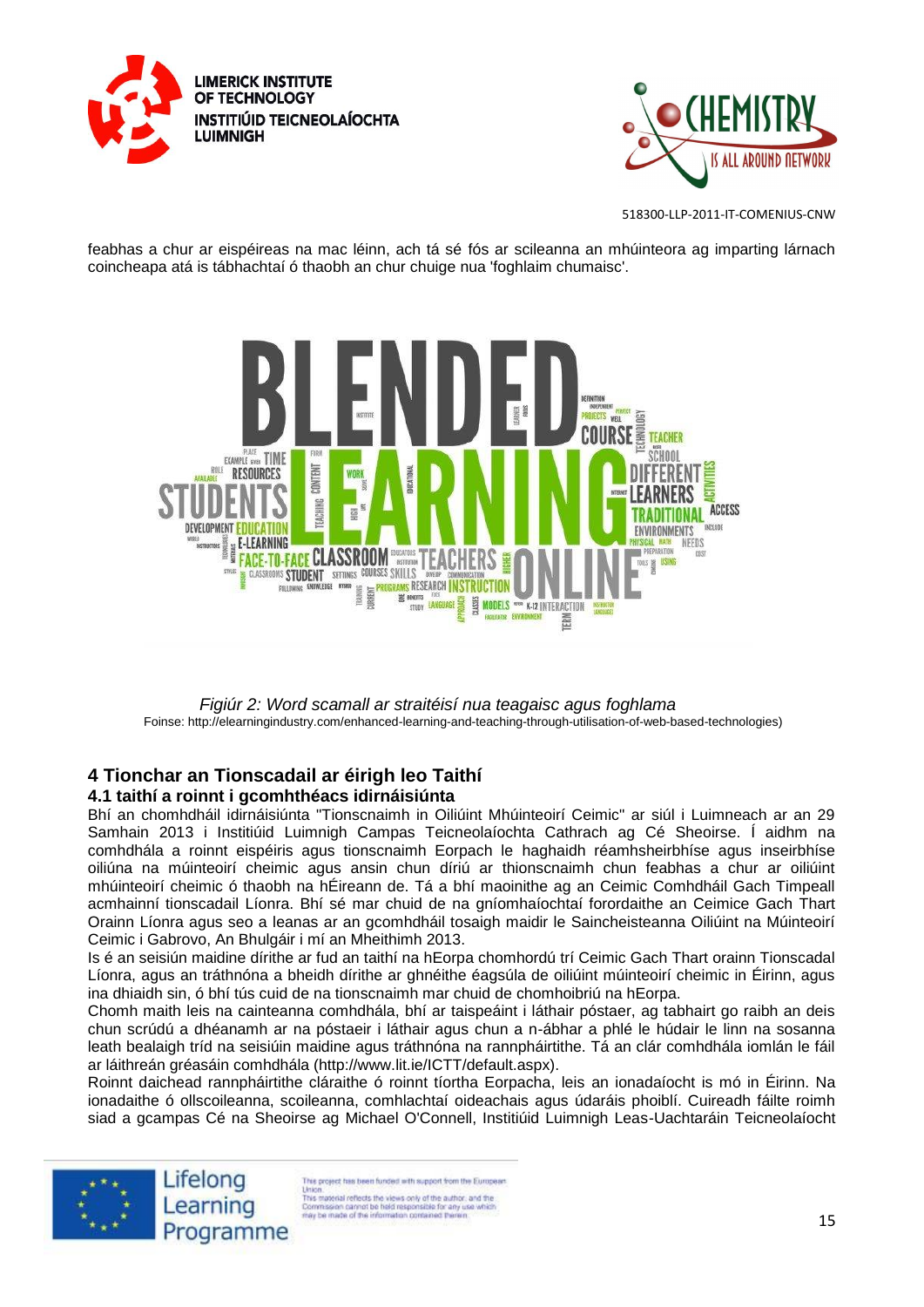



do Straitéis, Idirnáisiúnú agus Margaíocht. Bhí a fáilte echoed ag Michelle McKeon-Bennett, Ceann Roinn na hEolaíochta Feidhmí in Institiúid Teicneolaíochta Luimnigh. Bhí David Sutton, léachtóir i Roinn na hEolaíochta Feidhmí in Institiúid Teicneolaíochta Luimnigh atá freisin ina bhall den fhoireann na hÉireann saineolaithe don Cheimic léir Thart Tionscadal Líonra Fúinn An Cathaoirleach don lá.

Na páipéir i láthair aghaidh ar Oideachas Tosaigh do Mhúinteoirí agus Inseirbhíse Oideachais, le cuid acu ag díriú ar an úsáid a bhaint as teicneolaíochtaí faisnéise agus cumarsáide chun feabhas a chur ar an taithí teagaisc, chomh maith le forbairt ghairmiúil leanúnach in úsáid na straitéisí bunaithe ar fhiosrú. Gach ceann de na comhpháirtithe tionscadail Eorpacha labhair aboput saincheisteanna agus tionscnaimh ina dtíortha féin, agus chríochnaigh an seisiún maidin le hathbhreithniú ar Thionscnaimh i gCeimic Oiliúint Mhúinteoirí in Éirinn ag Marie Walsh. Cur síos seo ar stádas reatha athchóirithe i ngach comhpháirteanna oideachais in Éirinn, a bhfuil, i gcás oiliúna múinteoirí, Tá curtha in iúl ag an Tuairisc Sahlberg (Iúil 2012). Chuir seo deireadh leis 'chun a thuilleadh a chur chun cinn ina chóras oideachas múinteoirí náisiúnta, Ní mór d'Éirinn infheistíocht a dhéanamh níos mó i feabhas leanúnach ar chaighdeán na múinteoireachta, an ról atá ag taighde san oideachas múinteoirí, agus comhoibriú idirnáisiúnta i ngach a chuid institiúidí oideachais do mhúinteoirí'. Bhí cur síos ar an gcóras atá ann faoi láthair d'oiliúint réamhsheirbhíse, le roinnt comparáid a dhéanamh idir comhreathach gcoinne oiliúna as a chéile agus na himpleachtaí a ceann don eolas ábhar ábhar agus scileanna oideolaíochta oiliúna. Aithníodh forbairt ghairmiúil leanúnach a choimeád ar bun ar an úrscothacht i ndisciplín eolaíochta ar nós Ceimic a bheith riachtanach. Chun na críche sin ar an labhairt chomhcheangal le ceann ag Peter Jackson, a rinne cur síos ar ról na Seirbhíse um Fhorbairt Ghairmiúil do Mhúinteoirí (SFGM). Tá sé ina mhúinteoir Ceimic ag cleachtadh atá freisin ina bhall den fhoireann SFGM don Cheimic. Mhínigh sé obair na foirne agus a n-idirghníomhaíocht ar fud na tíre ag Ionaid Mhúinteoirí. Siad a chinntiú go bhfuil ábhar i láthair ag seisiúin oiliúna úsáideach, tá ag breathnú chun cinn, naisc traschuraclaim iad béim, ag déanamh na hacmhainní atá ar fáil do gach múinteoir agus aghaidh a thabhairt ar shaincheisteanna siad litearthachta agus uimhearthachta.

Bhí an lón chomhdháil ar siúl i Músaem Hunt, a bhí ar siúl gairid amach as an t-ionad do na cainteanna. Thug sé seo deis chun bualadh le comhpháirtithe ó thíortha eile agus chun na ceisteanna a phlé i suíomh chomh foirmiúil rannpháirtithe.



*Is Ceimic Gach Timpeall freastail Comhdháil Líonra Linn November2013 Luimneach* 

Nuair a ath-thionól na rannpháirtithe ag Cé Sheoirse chuala siad forbhreathnú ar an Cheimic An bhfuil Gach Timpeall Tionscadal Líonra: Tuarascáil Thrasnáisiúnta ag MMCarnasciali agus L.Ricco agus curtha i láthair ag Marilena Carnasciali, an ceannaire tionscadail ó Ollscoil Genoa. Thaispeáin sí tuarascáil an gcaoi a bhfuil an líonra an tionscadail a leathnú go hidirnáisiúnta. Tá sí i gcrích go bhfuil an tionscadal ag cur go mór leis





s project has been funded with support from the European Union<br>
This material reflects the views only of the author, and the<br>
This material reflects the views only of the author, and the<br>
free parameters cannot be hidd responsible for any use which<br>
rely be made of the informat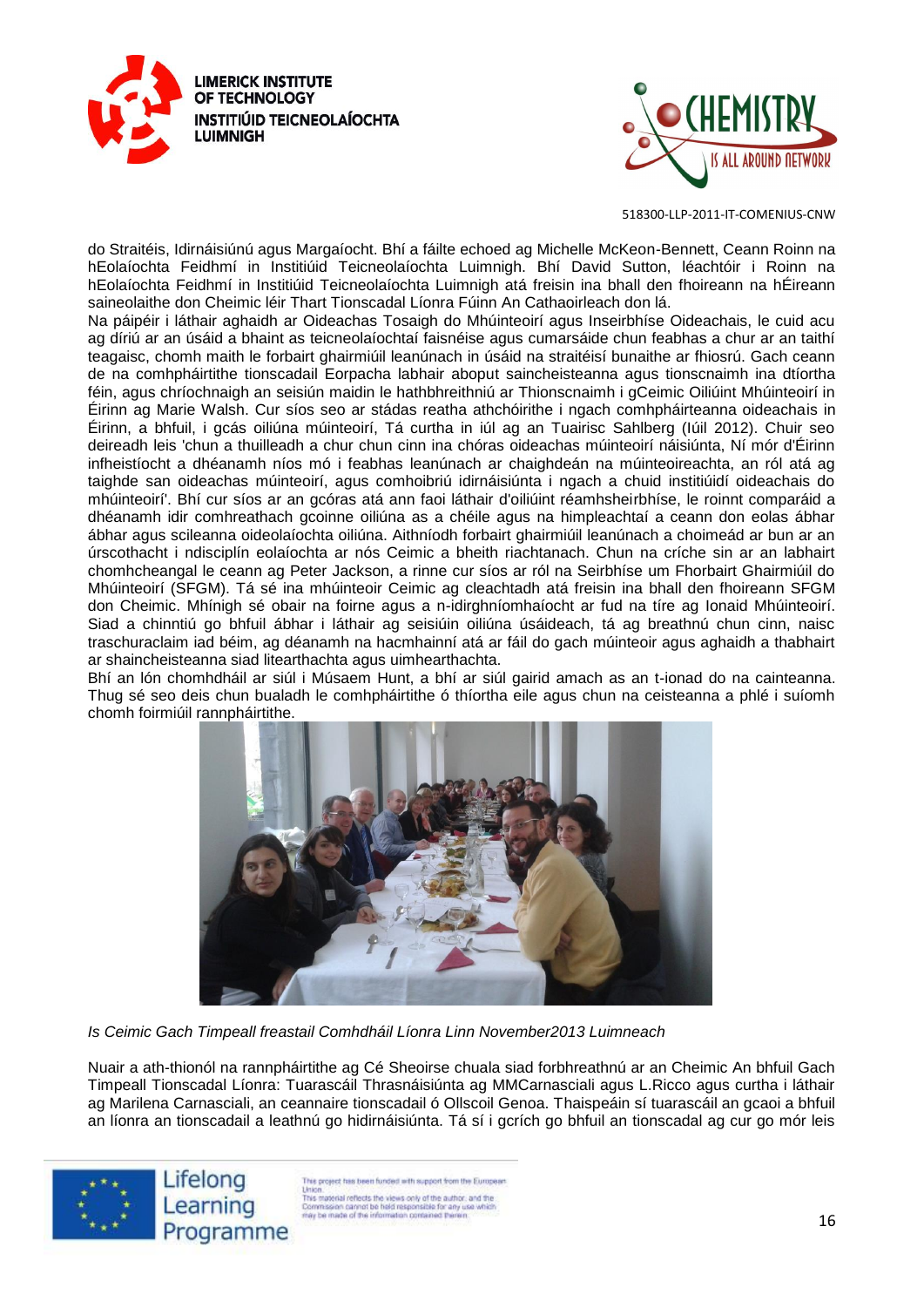



an oiliúint na múinteoirí mar is féidir na saineolaithe chun déileáil leis an réaltacht idirnáisiúnta agus a gcuid eolais a mhéadú i réimse na hoiliúna agus chun plé a dhéanamh le múinteoirí ar gach leibhéal, lena mbunaítear teagmháil láidir le scoileanna, a gcuid fadhbanna agus riachtanais. Lig sé freisin ar na múinteoirí atá páirteach go bhfuil daoine dul i dteagmháil chun feabhas a chur ar mhodheolaíocht teagaisc agus do gach úsáideoirí na tairsí a thabhairt cothrom le dáta ar cheimic ag múineadh san Eoraip agus smaointe do modheolaíochtaí nua teagaisc a aimsiú.

Na seisiúin tráthnóna bhog ansin díriú ar thionscnaimh Éireannacha. Tugadh cainteanna ag ionadaithe Grúpaí Taighde Oideachais Eolaíochta Ceimic agus i roinnt institiúidí tríú leibhéal in Éirinn le bheith páirteach i nó an dá réamhsheirbhíse agus inseirbhíse oiliúna múinteoirí. Tá go leor de na láithreoirí chomhaltaí nó comhlaigh den Ceimice Gach Thart Orainn Líonra in Éirinn. An chéad cheann de na cainteanna a bhí as Peter Childs, ar cheann de na taighdeoirí oideachais cheimic dearscnaitheach in Éirinn. A chaint Ó SER do STL: aistriú taighde ar oideachas eolaíochta sa teagasc agus san fhoghlaim eolaíocht, spreagadh le cur chun feidhme thorthaí taighde ar theagasc agus ar fhoghlaim.

Ba é téama 'Misconceptions' ina chomhpháirt mhór de Réamh-seirbhíse do mhúinteoirí Bunscoile Smaointe i gCeimic ag Maeve Liston. Roinnte sí ar siúl go leanúnach thorthaí taighde an eolais eolaíoch de mhúinteoirí bunscoile réamhsheirbhíse agus freisin cur síos ar moladh obair amach anseo chun aghaidh a thabhairt ar an tsaincheist míthuiscintí: a dhearadh agus an Tuiscint Choincheapúil Cúrsa Ceimic áit a mbeidh na múinteoirí réamh-seirbhíse a bheith i láthair le chur i bhfeidhm 'imeachtaí ceimiceacha' a evoke coimhlintí idir coincheapa ó lá go lá agus teoiric ceimiceach.

Lean an téama le cur síos ar leanúnach taighde le réamhsheirbhíse do mhúinteoirí meánscoile in Ollscoil Luimnigh i Imscrúdaithe agus Aghaidh Ceimic Míthuiscintí sa Ábhar Eolais agus Eolas Ábhar Oideolaíochta na Réamh-seirbhíse Múinteoirí Eolaíochta a bhí leagtha amach ag Muireann Sheehan agus comh-authored ag Peter Childs. Tá a léirithe ag taighde go bhfuil an leibhéal na míthuiscintí ard, agus is cúis imní é, nach bhfuil sé i laghad thar saolré an chláir oiliúna fochéime. Áirítear Céim 2 den taighde dearadh idirghabháil chumasc-fhoghlaim, lena n-áirítear láithreán gréasáin fo-adamhach. Tá sé i gceist go bhfuil an suíomh gréasáin seo áit inar féidir leis na múinteoirí eolaíochta Réamh-seirbhíse: athbhreithniú a dhéanamh ar a dtuiscint féin ar an dara leibhéal níos ísle (Teastas Sóisearach) topaicí cheimic, foghlaim faoi míthuiscintí coitianta daltaí a d'fhéadfadh siad teacht trasna sa seomra ranga, a fháil diagnóiseacha ceisteanna, acmhainní, smaointe le haghaidh gníomhaíochtaí teagaisc agus eolas faoin siollabas eolaíochta an Teastais Shóisearaigh, foghlaim faoi smaointe agus straitéisí ábhartha a fhorbairt tuiscint choincheapúil agus díriú míthuiscintí i measc a ndaltaí taighde, agus comhairle a fháil ó mhúinteoirí / taighdeoirí faoi ceimic teagaisc taithí (sa bhfoirm ailt ghearra).

An dá chéad cainteanna bhog béim ar an úsáid a bhaint as TFC i dteagasc cheimic. Claire McDonnell ó Institiúid Teicneolaíochta Bhaile Átha Cliath aghaidh ar an ábhar Iarratas Teicneolaíocht a fheabhsú Oideachas Ceimic. Claire cur síos ar a taithí mar eagarthóir aoi don Chumann Ríoga na Ceimice eisiúint téamaí speisialta den iris Taighde Oideachais Ceimic agus Cleachtais, roimh dul ar chun labhairt faoi a taithí féin ag baint úsáide as dhíríonn agus Peerwise. Tá ceanglófar insint amháin athshondas do gach: "Ní bheidh Teicneolaíocht in áit mhúinteoirí, ach múinteoirí a bhaineann úsáid as teicneolaíocht a bheidh in áit na múinteoirí nach bhfuil," Clifford, R. (Defense Institiúid Teanga) luaite i Moeller, AJ CALICO Journal, 1997, 14 (2-4), 5-13.

Labhair Mark Glynn ó Ollscoil Chathair Bhaile Átha Cliath ar Úsáid Moodle d'fhorbairt ghairmiúil inmharthana do mhúinteoirí. Thug an chaint seo forbhreathnú ar an acmhainneacht le haghaidh Moodle, le haghaidh intí cúltaca do na ceachtanna agus freisin do thionscnaimh oiliúna fad.

Tar éis sos gearr a phlé agus a bhreathnú póstaeir a cheadú, cuireadh tús le cainteanna deiridh an lae. An chéad cheann de na úsáid Áiseanna Amhairc d'fhoghlaimeoirí nithiúla: tuiscint a éascú sa Cheimic Orgánach a bhí i láthair ag Anne O'Dwyer (i gcomhar lena maoirseoir Peter Childs), a léirigh a cuid torthaí taighde tacú le húsáid na samhlacha tuiscint ar struchtúir a éascú agus frithghníomhartha móilíní orgánacha. Labhair sí faoi nádúr iltoiseach na Ceimice, forbairt chognaíoch agus a thionchar ar an bhfoghlaim agus tuiscint ar smaointe teibí - agus go háirithe an t-éileamh cognaíoch de Cheimic Orgánach. An chaint a



Lifelong Learning Programme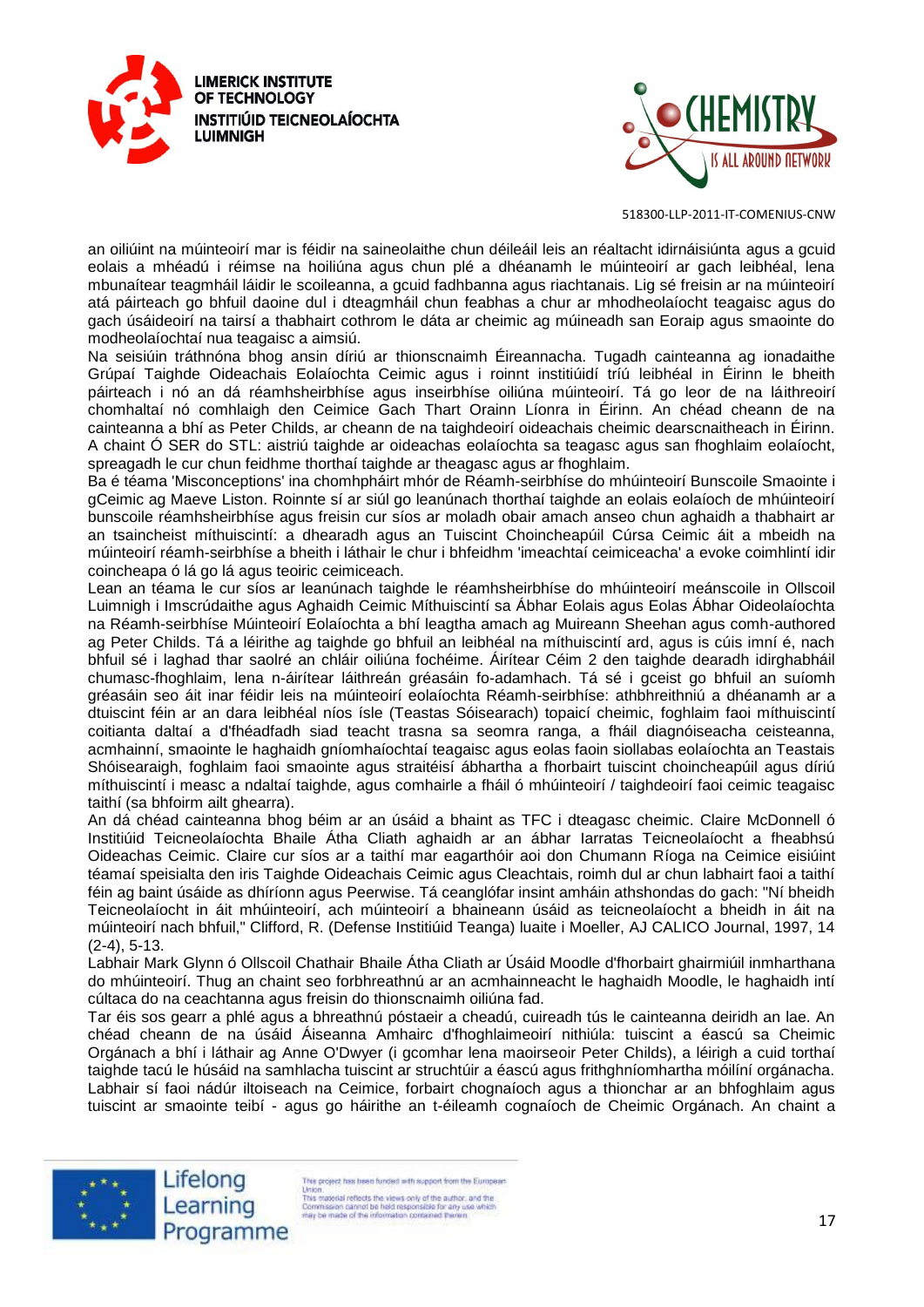



tugadh i gcrích le léaráidí ar an gcumas chun úsáid a bhaint as samhlacha nithiúla a mhúineadh coincheapa teibí.

Sarah Brady, ón Ionad Castel d'Cinn na hEolaíochta Teagaisc agus Foghlama i mBaile Átha Cliath a labhair mar gheall ar a fhorbairt agus Cláir Feidhmithe Oideachas Múinteoirí agus Acmhainní do mhúineadh na Ceimice. Roinnte sí taithí a fhorbairt agus cláir oideachais do mhúinteoirí agus acmhainní a chur i bhfeidhm do cheimic mhúineadh. Tá an obair seo déanta agus is féidir trí rannpháirtíocht Castel i dhá thionscadal ar leith. Is é an chéad tionscadal BHUNÚ, a bhfuil comhordú agus tacaíocht tionscadal FP7 Eolaíocht sa tSochaí a chomhordú acu agus is é an dara ceann an Tionscnamh Oiliúna Amgen Eolaíochta Mhúinteoirí, atá á reáchtáil mar threoirthionscadal le dhá bhliain anuas. Dhá torthaí deimhneacha ó na tionscnaimh seo a bheith: athruithe faoi deara i próifíl tuiscint na múinteoirí ar oideachas eolaíochta Fiosrúcháin bunaithe agus go mór a cheannach-i ó Aireachtaí Oideachais a rolladh amach cláir náisiúnta d'fhorbairt ghairmiúil múinteoirí leanúnach.

An chaint deiridh an tráthnóna a bhí ar Theicneolaíocht Méadaithe Foghlaim sa Cheimic Seomra Ranga Michael Seery a bhí aoi comh-eagarthóir ar an eagrán speisialta téamaí Taighde Oideachais Ceimic agus Cleachtais a tagraíodh dó cheana. Sé cur síos ar siúl go leanúnach taighde agus cleachtas i gcur i bhfeidhm na smaointe a laghdú overload chognaíoch do mhic léinn, smaointe cosúil leis an úsáid a bhaint as samplaí oibrithe, a dhíríonn, léim-tosú léachtaí, podchraoladh agus scáileán-réitigh. Thug sé seo an iliomad smaointe le haghaidh gníomhaíochtaí inseirbhíse a d'fhéadfadh mic léinn a spreagadh ina gcuid staidéar na ceimice, agus freisin a chinntiú go bhfuil múinteoirí ag freagairt don úsáid chuí na teicneolaíochtaí.

#### **4.2 Roinnt Taithí ar éirigh leo sa chomhthéacs áitiúil**

Bhí an cheardlann ar Taithí ar éirigh leo i Márta 2014 i Institiúid Teicneolaíochta Luimnigh. Bhí na rannpháirtithe múinteoirí, saineolaithe agus comhlaigh an tionscadail. An clár oibre don lá Dáileadh na rannpháirtithe. Tugadh isteach dhá comhpháirtithe chomhlachú leis an ngrúpa. Cuireadh tús leis an gcruinniú Marie Walsh a thug forbhreathnú ar an tionscadal go dtí seo. San áireamh anseo bhí tuarascáil ar an gcomhdháil agus cruinnithe i Luimneach agus na ceanglais don chéim seo den tionscadal.

Tugadh faoi deara gur gá an láithreán gréasáin a choinneáil níos mó suas chun dáta. Faisnéis a bhaineann leis an gcruinniú i Luimneach Bhí (agus tá sé i Iúil 2014) fós ar an leathanach baile. Ba chóir go mbeadh eolas a bheith ar fáil anois le haghaidh an chruinnithe sa Phortaingéil. Ina dhiaidh sin cur síos cruinniú comhchéime na n-acmhainní a athbhreithniú ag gach rannpháirtí. Nuair is féidir na míreanna a athbhreithniú a bhí le feiceáil ar an scáileán a n-úsáidí a léiriú.

Tuarascáil Ciara Ni Driscoll: Ag baint úsáide as físeáin sa rang Ceimic: d'fhéach an tionscnamh seo a fhorbairt agus a úsáid físeáin sa cheimic teagasc chun cabhrú le daltaí a chaill aicme nó ag iarraidh a recap le ceacht. Ag bhaisc de na físeáin a táirgeadh. Rochtain na daltaí na físeáin, tuairiscíodh go rochtain ar líon mór daltaí na físeáin, áfach, taispeánadh aon staitisticí chun tacú leis an rath a bhí ar an tionscadal seo

Gníomhaíochtaí ag baint úsáide as sárocsaíd hidrigine: Dhírigh an páipéar seo ar na trí ghníomhaíocht ag baint úsáide as sárocsaíd hidrigine. Bhí roinnt smaointe úsáideacha ag teacht chun cinn as an bpáipéar seo. Bhí sé ábhartha do obair chúrsa atá ann faoi láthair sa Cheimic Teastas Sóisearach.

Tuarascáil Rose Lawlor: Barúil ghinearálta: Aistriúchán ba chúis le roinnt fadhbanna i léirmhíniú na páipéir. Taithí rathúil i Bhunscoile Eolaíochta na Scoile: tionscadal eolaíocht Bunscoile, a d'fhéach sé ar fhoghlaim micrea agus macra foghlaim san Eolaíocht. Chun a sheachaint na fadhbanna de bharr nádúr teibí de na daltaí micrea ghlac páirt i ngníomhaíochtaí bunaithe saotharlainne ina ionad. Gníomhaíochtaí fhéach sé ar ghníomhaíochtaí a bhaineann le réitigh. D'fheidhmigh na múinteoirí mar éascaitheoir foghlama. Spreagadh na daltaí chun argóint a gcuid smaointe chun teacht le freagra.

Ceimic Teagasc ar scoil: grúpa a bhí cúig cinn déag de 15-18 bliana d'aois a bhfuil baint acu leis an tionscadal seo. Baint acu le daltaí a raibh suim acu sna healaíona agus sna daonnachtaí. Ba é an comhthéacs an fhoghlaim na heolaíochta i 'cliabh Granny s'. Bhí na Ceimic, Bitheolaíocht agus Fisic múinteoir páirteach i ngnéithe a bhaineann leo. D'fhéach an múinteoir Bitheolaíocht ag na ruaimeanna



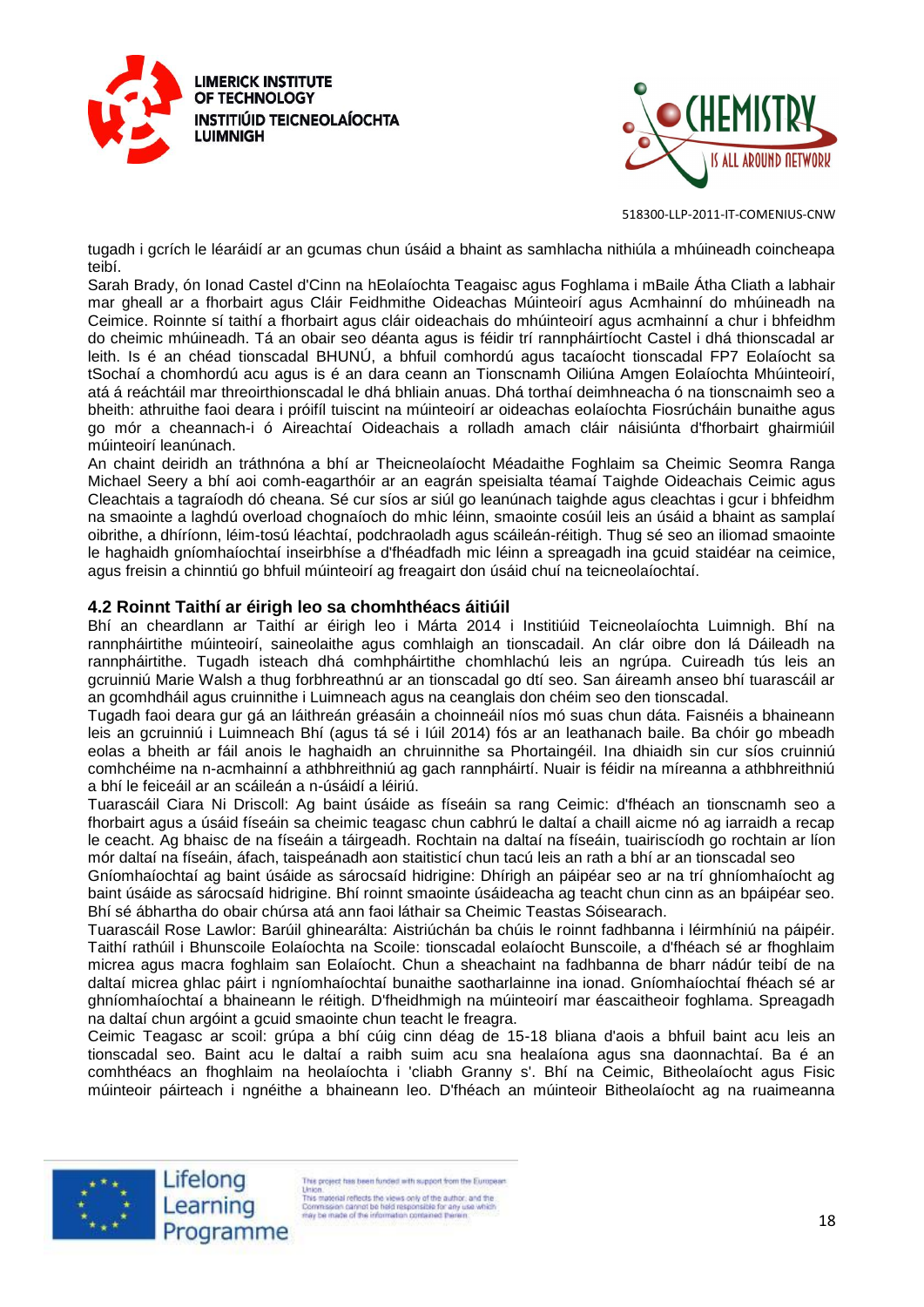



nádúrtha i snáitheanna, d'fhéach an múinteoir fisice ag an fhisic an roth sníomh agus d'fhéach an múinteoir Ceimic polaiméirí agus comhdhéanamh na snáitheanna.

Tuarascáil Mairead Glynn: insamhalta Digiteach agus gníomhaíochtaí turgnamhacha san fhisic agus sa cheimic. Staidéar Píolótach ar an tionchar na hacmhainne "comhleá agus fiuchphointe pointí" le leibhéal 7 daltaí ón Spáinn: d'fhéach an páipéar ar saotharlann fíorúil nuair a d'fhéach na daltaí ag turgnaimh cheimic éagsúla. Thaitin na daltaí na insamhaltaí agus bhraith go ndearna sé an Ceimic níos éasca a fhoghlaim. Léirigh torthaí na bileoga oibre thuig na daltaí an coincheap. Rinneadh distracted dtosach na daltaí agus ró bís ach cuireadh gotten timpeall ag na héascaitheoirí. Páipéar seo tús le plé a bhaineann le húsáid na Saotharlanna Fíorúil agus conas a d'fhéadfadh siad a chomhlánú, b'fhéidir, an taithí saotharlainne iarbhír. Bhí a lán plé faoi saotharlanna fíorúil agus insamhaltaí.

Tuairisc Michelle Herbert: Pleanáil agus Réadú Coincheap an Fhiosrúcháin - Oideachas Eolaíochta Bunaithe san Oideachas Eolaíochta: an páipéar luaite ar vein diúltach liostaítear na fadhbanna a bhaineann le foghlaim atá bunaithe ar fhiosrúchán. Bhraith siad nach raibh ullmhaithe do mhúinteoirí. Rinne sé stát conas a bhí fiosrúchán úsáideach ach ní raibh mórán chun réiteach ar na fadhbanna atá luaite siad an chuid is mó de na páipéir. Oideachas réamhscolaíochta eolaíochta sa Phortaingéil: oideachas múinteoirí agus cleachtais nuálacha ó Iris Eolaíochta ag teacht chun cinn. Bhreathnaigh an tuarascáil ar an staid na heolaíochta i réamhscoileanna. Ní raibh sé a rá na n-acmhainní a bhí siad ag baint úsáide as. Ní raibh an páipéar an chaoi a tugadh isteach siad focail eolaíochta. Bhí sé ann go mion míne.

Tuarascáil Maria Sheehan: Béarla don Cheimic: BANK SCANNÁN: Béarla don Cheimic mar aidhm chun ábhair a chur ar fáil maidir le teagasc Béarla chun críocha sonracha. Áirítear ar an banc scannán sraith de cluastuiscint, léamh comhlántach agus cleachtaí stór focal bunaithe ar éagsúlacht na n-ábhar ceimice. Ceann de phríomhchuspóirí an tionscadail chun feabhas a chur ar chaighdeán na stór focal speisialaithe ag baint úsáide as ábhair cheimic barántúla. Tugann an páipéar sampla den ábhar seo a bhaineann leis an cheimic Clóirín. Dealraitheach gníomhaíochtaí a bheidh le tástálacha i gcás daltaí a chur in ionad an obair cheart i sliocht téacs dúnta. Tá go leor oibre curtha i bhforbairt na n-acmhainní agus tá siad d'fhéadfadh do na daltaí dul i ngleic, agus mar chúntóir thoradh leis an stór focal ar leith ábhar.

Chothú ar úsáid TFC i gCleachtais Oideolaíochta san Oideachas Eolaíochta: Chothú úsáid TFC i gCleachtais Oideolaíochta san Oideachas Eolaíochta (FICTUP) Tá sé mar aidhm chun ábhair oiliúna tionscnamh ag úsáid TFC in éineacht le próiseas tutoring dlúth a chruthú. Sé mar aidhm aige freisin chun tástáil ar an tionchar an tionscnaimh in úsáid na múinteoirí novice 'TFC sa seomra ranga. Forbraíodh na hábhair oiliúna don tionscadal seo i gcomhar le taithí agus novice mhúinteoirí chun cabhrú le haistriú eolais. Tá na hacmhainní atá ar fáil gearrthóga físe agus pdf míniú na gníomhaíochtaí a bhaineann le gach ceacht. Tá banc mór na n-acmhainní a forbraíodh don tionscnamh seo. Tá sé mar aidhm ag an gcur chuige sa tionscadal seo leis an gcur chuige Foghlaim Acmhainní Bunaithe (RBL) a nascadh leis an úsáid a bhaint as TFC. Na páipéir liosta na ranníocaíochtaí seo a leanas mar shamplaí den sórt sin:

Tuarascáil ón James Ring: Oideachas Ceimic - An Ábharthacht na Chleachtais Oideolaíochta Nuálaíocha sna luathbhlianta, thug páipéar ag na comhpháirtithe Portaingéilis léargas ar an gcur chuige rialtais Portaingéalach na heolaíochta agus ceimic teagasc ó kindergarten aghaidh. Is é an réasúnaíocht a dhéanamh ar an chuid seo den dúchasacha, agus dá bhrí sin, ábhar a fhásann leis na páistí in ionad a bheith éigean orthu ró-mhall.

Teagasc Ceimic le múnla comharchumann nua sa seomra ranga - páipéar ag na comhpháirtithe Spáinnis athrá ar an ngá atá le cur chuige tógálach mar atá aitheanta cheana féin ag na comhpháirtithe. Cothaíonn sé freisin ar úsáid chomhthéacs mar mhodh dhéanamh Ceimic níos tarraingtí do mhic léinn.

Tuairisc Michelle Starr: cineálacha léirshamhlú 3D in iarratais ilmheán don fhoghlaim ar eolaíocht: Cásstaidéar do mhic léinn grád 8 sa Ghréig: Tabhairt isteach an pháipéir seo a bhí i ndáiríre úsáideach a phlé conas a fhoghlaimíonn na daltaí. Forbraíodh an tionscadal i láthair ilmheán ar scaradh mheascáin. An grúpa a rialú a úsáidtear pictiúir statach. Léiríonn torthaí go bhfuil méadú foriomlán ar mhaithe le leas na ndaltaí a bhí ag baint úsáide as na hacmhainní ilmheán. Na daltaí ag baint úsáide as an visuals statach a thug na freagraí céanna ceart, mhol aon fhianaise gur chabhraigh na gníomhaíochtaí ilmheán tuiscint a fhorbairt. Bhí



Lifelong Learning Programme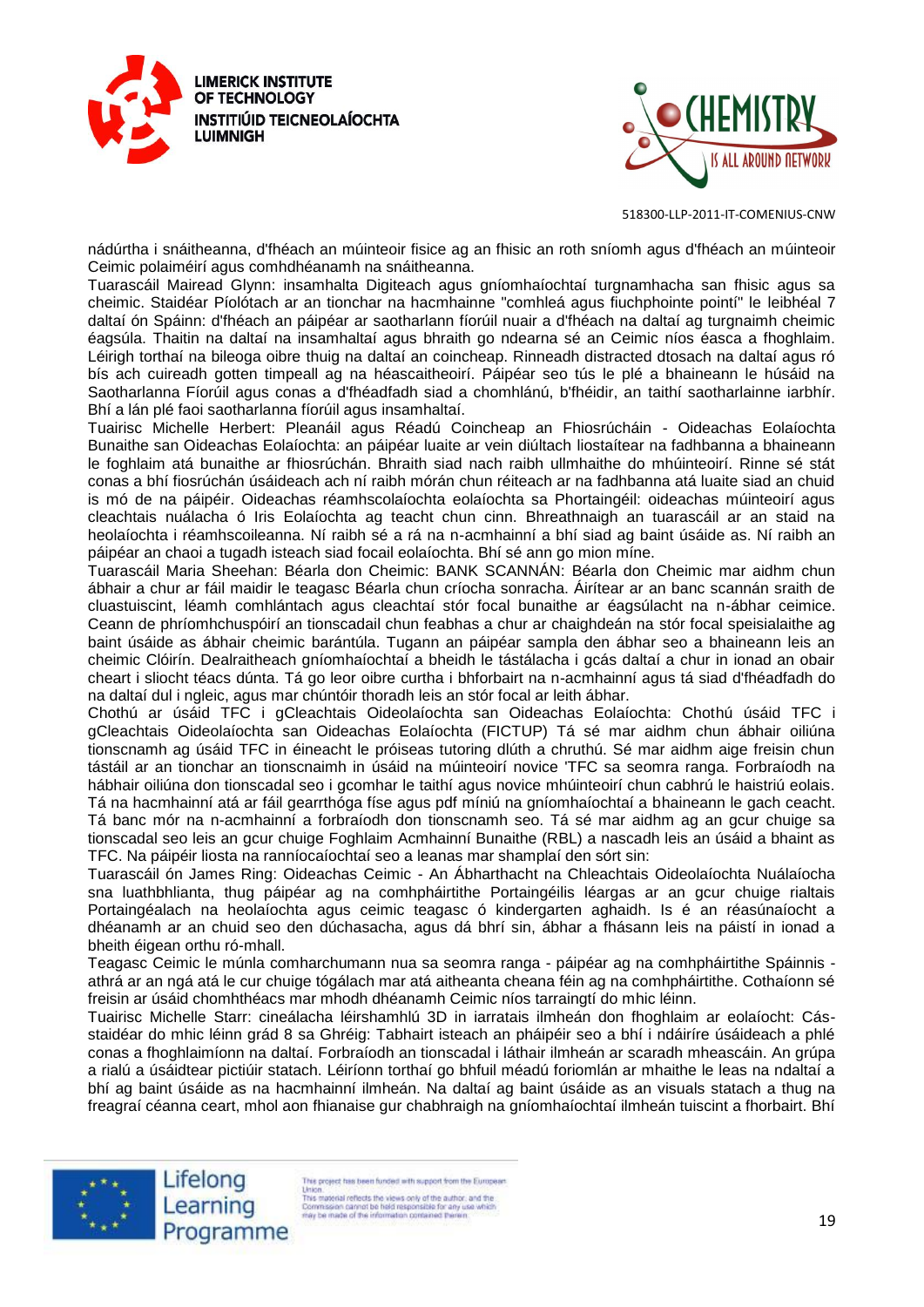



ró-ualú chognaíoch don ghrúpa turgnamhach mar a fuair siad chun grips leis na modhanna nua le cur i láthair na n-ábhar.

Suirbhé TFC Eorpach do scoileanna: Is é an mbonneagar TFC i scoileanna maithe ar fud na hEorpa. Tuairiscíodh go raibh úsáid as TFC chun ceachtanna a shon sin, ní a lán de na TFC in úsáid le linn na gceachtanna a ullmhú. Úsáid daltaí Gníomhaíochtaí TFC sa bhaile níos minice ná i scoil. Nach bhfuil oiliúint TFC éigeantach do mhúinteoirí. Molann an tuarascáil úsáid TFC sa rang, oiliúint múinteoirí, agus dreasachtaí múinteoir.

Tuarascáil Angela Gammell: Taithí sa tsaotharlann do na meáin gásach sa scoil níos ísle: d'fhéach an páipéar seo ar na gníomhaíochtaí a bhaineann le mais aer. Bhí sé dírithe ar bhunscoileanna uachtarach nó tánaisteach ísle. Bhí an páipéar deacair a aistriú. Thuairiscigh na múinteoirí nach raibh sé indéanta a chaitheamh am sin i bhfad ar an fhíorais nó figiúirí topic.No raibh tuairisc ach scoláirí a fuair na gníomhaíochtaí i gceist suimiúil.

Obair Comharchumann i gceachtanna Eolaíocht: Straitéis eochair ach fós mbaintear mórán úsáide astu: Bhí an páipéar an-deacair a aistriú. Tuairiscíodh ar thionscnamh do mhúinteoirí oiliúna suas sa teagasc comhoibritheach. An chonclúid foriomlán ná go raibh an fhoghlaim comharchumann rud maith.

Tuarascáil Grace Kenny: cur chuige Gníomhaíocht don Cheimic teagaisc: an tionscadal maoinithe ag an AE a bhaineann le modheolaíochtaí foghlama gníomhaí sa Cheimic. An aistriúchán ar an pháipéar ba chúis leis na fadhbanna. Taighde na daltaí a gcuid topaicí agus ar ais chuig an seomra ranga páirt i ndíospóireachtaí níos eolaí a ghlacadh. Úsáideadh Cartún chun topaicí cheimic a chur i láthair.

Tionscadal TALNET- don óige fiosrach: Dúshláin ar fáil do dhaltaí cumasacha a bhaineann le Ceimic. Níl léiriú ar cé chomh rathúil a bhí an tionscnamh. Ardaíodh imní go mb'fhéidir nach mbeadh sé a spreagadh na daltaí a ghlacadh Ceimic mar go bhfuil sé ag díriú ar na cinn a chothófaí a bhfuil suim acu sa Cheimic cheana.

Tuarascáil Claire McDonnell: A Cúrsa Oideachas Múinteoirí Eolaíochta in Ionad Eolaíocht: Straitéis sucessful chun múinteoirí a chumhachtú chun Músaem Máistir Acmhainní Taiscéalaíochta. Is tionscadal úrscéal. D'fhorbair siad cúrsa oiliúna a chomhaireamh go gairmiúil do mhúinteoirí bunscoile a bhaineann le foghlaim neamhfhoirmiúil in ionaid eolaíocht agus músaeim. Ba é a cheithre 4 ceardlanna uair an chloig. Torthaí fhéach sé ar mhúinteoirí roinnt agus cuairteanna a breathnaíodh. Thug sé overdependence ar ceardlanna, bhí easpa oibre roimh agus tar roimh an gcuairt freisin. Ní raibh an páipéar go soiléir conas a tugadh aghaidh ar shaincheisteanna a ardaíodh.

Ceimic sa Chistin: d'fhéach sé seo ar an gcomhthéacs cócaireachta do cheimic teagaisc. Dhírigh siad ar aigéid agus bunanna agus d'fhéach sé ar caoluithe. Úsáid siad samhlacha stairiúil d'aigéid agus bunanna. Tá sé samhail cleachtas atá bunaithe, claonta ar dhaltaí bunscoile.

Tuarascáil ag David Sutton: Domhan le gach aon duine againn - tionscadal idirscoile ar thionchar na mianraí leasacháin ó fhoilseacháin Bulgáiris cur síos cur chuige ar leith le topaic taighde i go bhfuil dhá ghrúpa staidéar ar leith fostaithe sa taighde ó dhá scoil leibhéal difriúil. Bhí baint ag an scoil amháin leis an ghné teoiriciúil agus an ceann eile le turgnaimh. Ag fulaingt an foilseachán ó easpa na Ceimice míniú.

Tá páipéar ón nGréig Iniúchadh na feiniméin de 'athrú céime' substaintí íon ag baint úsáide as an gcóras saotharlainne microcomputer-bhunaithe (MBL) míniú an-mhaith shoiléir agus úsáideach an tionscadail ag baint úsáide as cur chuige foghlama fadhb-bhunaithe le gné phraiticiúil. Go háirithe úsáideach an bhileog oibre ar fostú ag na húdair a leagann amach go soiléir an coincheap.

Tuarascáil Ciara O'Shea: Roinnt straitéisí chun feidhmíocht sa cheimic scoil a fheabhsú, bunaithe ar dhá fhachtóir cognaíoch ag Eleni Danili & Norman Reid: d'fhéach an páipéar seo ar dhá fhachtóir cognaíocha sa rang cheimic. D'fhéach sé ar obair cuimhne spás agus a spleáchas réimse. Tástáil siad na daltaí do na. Forbraíodh na hacmhainní teagaisc le ceacht a luchtú ar obair cuimhne spás. Na hacmhainní a bhaineann le teoiric adamhach agus ghlac cur chuige difriúil a mhúineadh struchtúr adamhach. Úsáid siad samhlacha agus boscaí dialóige ina bhféadfadh daltaí a shoiléiriú na coincheapa ar a son féin.

Fhluaraiseacht: ar feiniméan Idirdhisciplíneach do Leibhéil Oideachais éagsúla de réir údair Spáinnis LLCF García, JM Moreno, FJ PERALES, J. Romero, P.Sánchez, L. Gómez Robledo: d'fhéach sé seo ar conas a



Lifelong Learning Programme

is project has been funded with support from the European Union.<br>This material reflects the views only of the author, and the<br>Commission cannot be hisld responsible for any use which<br>may be made of the information contained therein<br>may be made of the information contained therein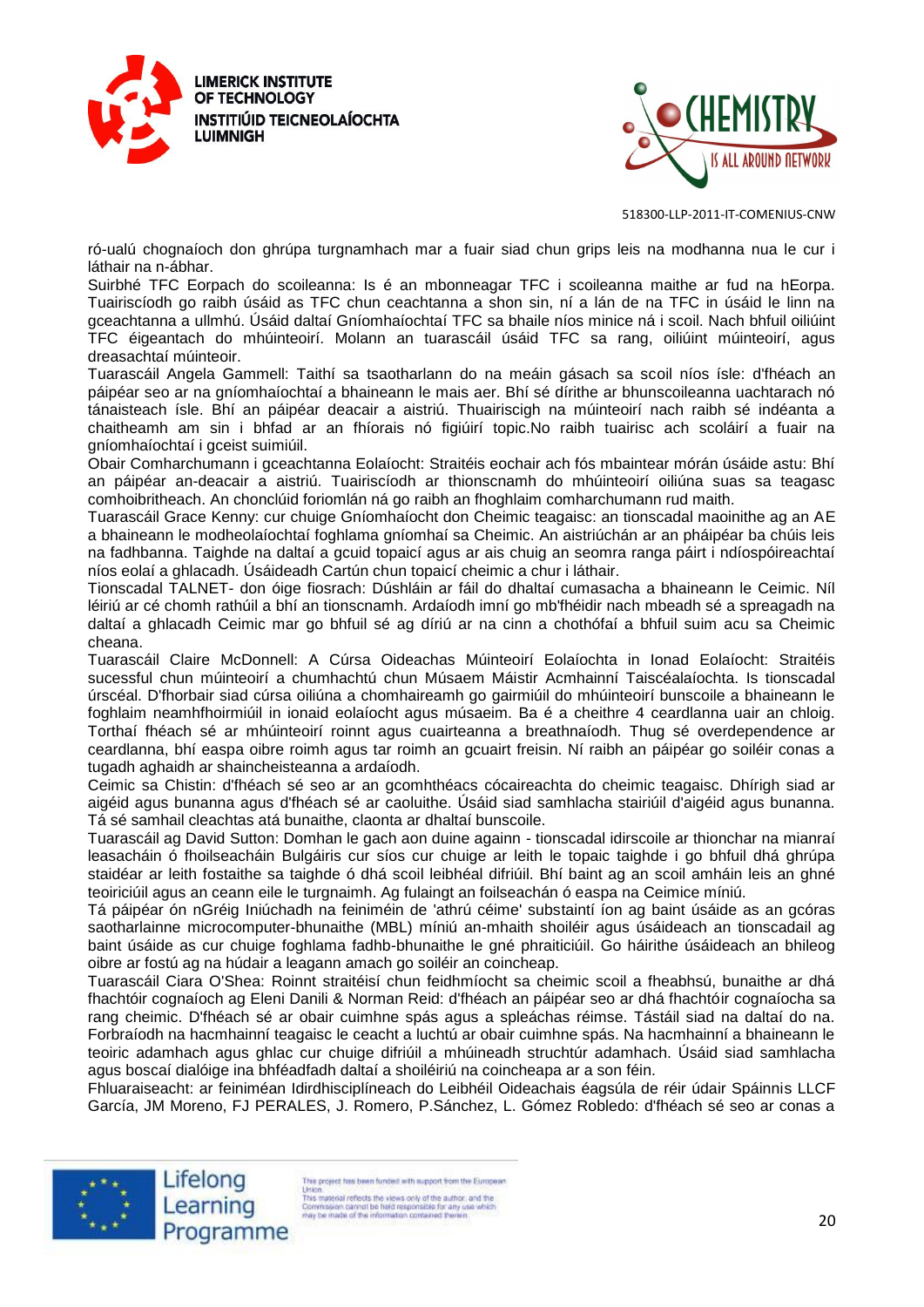



d'fhéadfaí tú a mhúineadh coincheapa laethúil ag baint úsáide as florescence. D'fhéach siad ar na hiarratais, oideachas sláinte agus fuair grúpaí daltaí oibre. D'oibrigh siad le daltaí bunscoile.

Baill Ceardlann bhris isteach i ngrúpaí agus pléadh conas mar a úsáideadh ábhair atá ar fáil ar an tairseach: Grúpa 1: leibhéal na Scoile - Bunscoile

Réimse an tsiollabais: Athruithe stáit.

Acmhainní a úsáideadh: www.planet-science.com

Cén chaoi a n-acmhainní a úsáidtear: Áirítear ar an suíomh gréasáin a liostaítear thuas físeáin mar spreagadh chun páirt a ghlacadh, cluichí idirghníomhacha a bhaineann leis na coincheapa agus mhol gníomhaíochtaí a fhorbairt ar an coincheap na n-athruithe staide ag leibhéal na bunscoile.

Grúpa 2: leibhéal na Scoile - Iar-bhunoideachas

Réimse an tsiollabais: Ceimic Chomhshaoil (uisce, pH, aigéid agus bunanna, ceimic atmaisféarach)

Acmhainní a úsáideadh: www.chemsitry-is.eu (Ceimic agus Comhshaoil)

Cén chaoi a n-acmhainní a úsáidtear: Áirítear ar an suíomh gréasáin atá liostaithe thuas físeáin, rogha tráth na gceist ceist il, naisc úsáideacha chuig acmhainní agus treoracha do ghníomhaíochtaí praiticiúla eile chun feabhas a chur ar mhúineadh an coincheap.

Grúpa 3: leibhéal na Scoile - níos ísle tánaisteach

Réimse an tsiollabais: Struchtúr Adamhach agus Tábla peiriadach

Acmhainní a úsáideadh: 50 uirlisí ar líne i ndáiríre cool do mhúinteoirí eolaíochta agus www.scienceunleashed.ie

Cén chaoi a n-acmhainní a úsáidtear: tógálaí adamh, cáithníní fo adamhach úsáidí, de na heilimintí éagsúla, tá tábla peiriadach Salk ar an tairseach an-úsáideach.

Gach grúpa i láthair na hacmhainní a bheadh siad a úsáid agus iad a chur i gcomhthéacs de sheicheamh an cheachta.

Bhí an ghníomhaíocht seo ina dhiaidh sin ag plé ginearálta ar acmhainní agus taithí rathúil. Arís an CSI Foghlaim luadh Ceimic tairseach a bheith ina fhoinse iliomad na n-acmhainní do gach leibhéal agus cur chuige múinteoireachta. Is é an Cheimic tionscadal réamhtheachtaí go léir timpeall orainn lena n-aonad teagaisc Tugadh moladh arís a ábhar. Tugadh faoi deara an chomparáid i dtéarmaí tarraingteacht an dá tairseacha.

Labhair roinnt de na múinteoirí mar gheall ar na frithghníomhartha a gcuid mac léinn le hacmhainní ar leith. Tá Marie Walsh suirbhéanna a bailíodh ó na mic léinn agus múinteoirí a bheidh achoimre ar dháta níos déanaí. Dar críoch an cruinniú le bailiú na ceistneoirí meastóireachta tairseach. Na scóir tairseach meán 7 don chuid is mó gnéithe. Tá roinnt frustrachas ar fud aistriúchán agus freisin airgead reatha de na míreanna atá liostaithe. Tá éagsúlacht breathnaithe i fhad agus ábharthacht na n-acmhainní. Is leanúnach a eisiúint go bhféadfadh an tairseach a bheith níos rathúla i imparting a carnadh ollmhór d'ábhar dá mba níos tarraingtí agus idirghníomhach. Níor chóir an fógra de chomhdháil a tharla Samhain seo caite (2013) a bheith mar ghné de an príomh-leathanach.

#### **4.3 Taithí ar éirigh leo: tástáil ar na réaltachtaí**

I ndáil leis na saincheisteanna éagsúla a mbíonn pléite i ndáil le teanga, rinneadh suirbhé ar roinnt fochéimithe na chéad bhliana ag déanamh staidéir modúl Ceimic tosaigh.

Léiríonn torthaí an tsuirbhé go bhfuil an 74 freagróirí, ach 30 a bhfuil staidéar Ceimic go dtí an Ardteistiméireacht (leibhéal meánscoile uachtarach), cé go bhfuil siad ar cheann de shraith de chláir céime le Ceimic mar chroí-ábhar. Tá dhá cheann déag de na mic léinn os cionn 23 bliana d'aois, is é sin na scoláirí aibí '.

Nach é an Béarla an chéad teanga ar feadh naoi mac léinn. Is iad na teangacha bunscoile Fraince (3), Liotuáinis (1), Somalian (1), Araibis (1), Peirsis (1) agus Polainnis (2). Tá mac léinn bodhar amháin le ateangaire.

Daichead a naoi mac léinn a bheith tosaithe a thiomsú gluais, mar a chomhairligh ag tús na bliana ranga.





is project has been funded with support from the European Union<br>
This material reflects the views only of the author, and the<br>
This material reflects the views only of the author, and the<br>
free parameters cannot be hidd responsible for any use which<br>
rely be made of the informat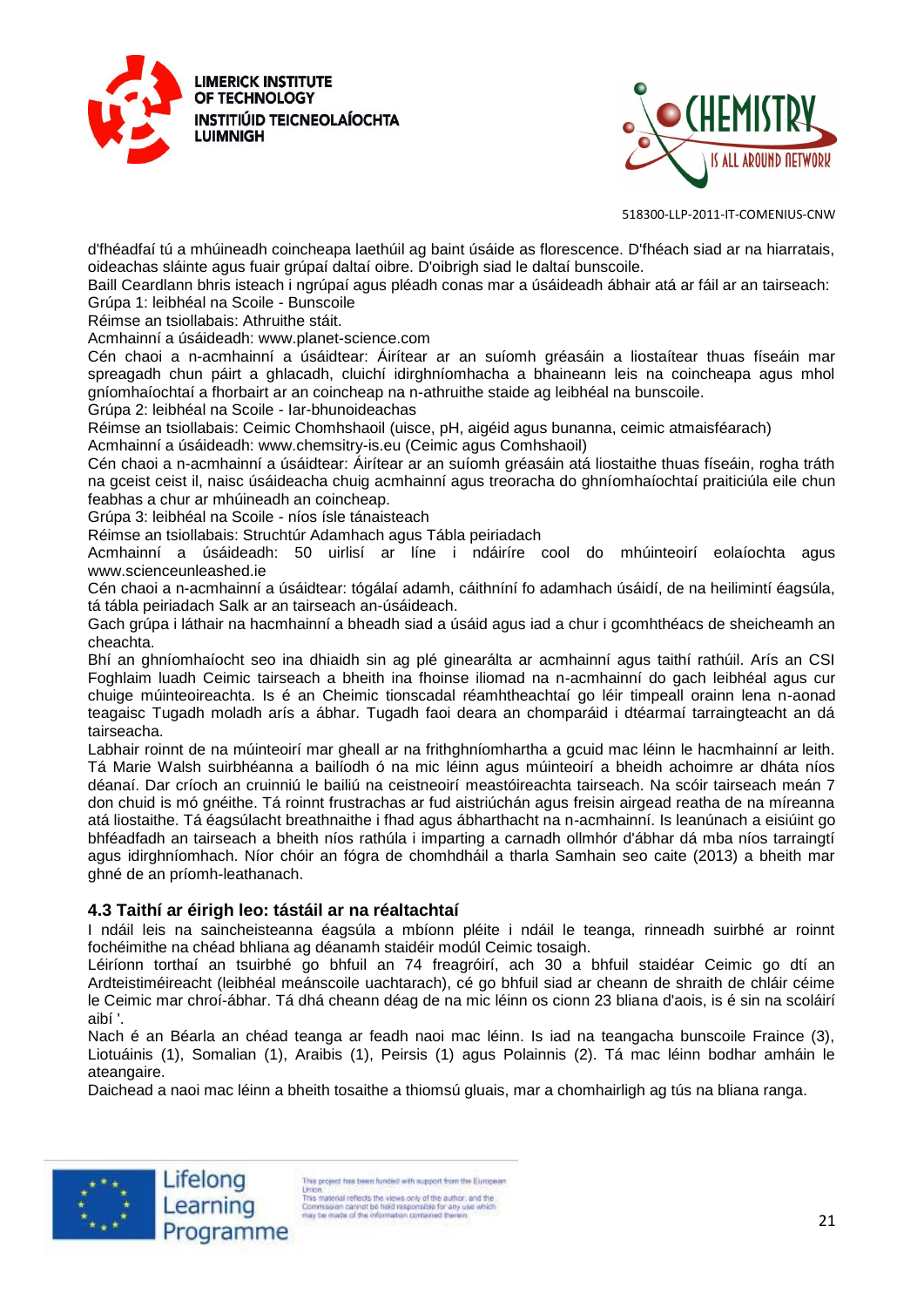



Is Moodle an ardán Timpeallacht Foghlama Fhíorúil a úsáidtear in Institiúid Teicneolaíochta Luimnigh. Maidir leis an modúl Ceimic Áirítear an t-ábhar nótaí léachta, naisc chuig láithreáin ghréasáin ábhartha agus clipeanna físe. Tá siad seo sectioned de réir ábhair. Níl ach dhá thrian de na mic léinn a úsáid go rialta Moodle, cé go bhfuil sé ina phríomhfhoinse d'ábhar cúltaca le haghaidh léachtaí agus saotharlanna.

Is é an plean ó anois chun tús a chur leis an smaoineamh E-gluais do na mic léinn ag leagan síos sannadh. Beidh a bheith ann freisin trialacha ar thionscnaimh éagsúla bunaithe ar an taithí rathúil a tuairiscíodh ag oideachasóirí eile. Tá an tasc a riaradh ach beidh an r-ghluais mar bhunús oibre don iontógáil nua na mac léinn i bhFómhar 2014.

#### **4.4 Tástáil Acmhainní**

Roinnt múinteoirí a ghlacann páirt sa tionscadal i mbun acmhainní ar leith a thástáil lena gcuid mac léinn. Tá siad seo a dhéanamh ar bhonn leanúnach agus a gcuid tuairimí á thaifeadadh sa roinn iomchuí den tairseach. Interestingly grá na scoláirí sóisearacha na hacmhainní ach an, mic léinn níos sinsearaí scrúdú dírithe fearr a n-leabhair téacs scrúdú dírithe agus nótaí agus teacht ar acmhainní idirghníomhacha suimiúil ach distracting as iad a ullmhú scrúdú. Ní hé seo an gá go mbeadh gné diúltach, mar is é an mac léinn níos óige mhaith linn a mhealladh go dtí na Ceimice sa chéad áit.

Is iad na testimonials na múinteoirí faisnéiseach:

Le dhá bhliain anuas tá mé úsáid as na hacmhainní atá ar fáil ar an Cheimic An bhfuil Gach Thart Orainn tairseach gréasáin.

Tá roinnt gnéithe ar an tairseach a d'fhéadfadh múinteoir a bheith úsáideach. Gcéad dul síos an t-alt acmhainn teagaisc; sa chuid seo den tairseach is féidir leat úsáid a bhaint as an t-inneall cuardaigh a fháil bogearraí úsáideach, bileoga oibre nó láithreáin ghréasáin chun cabhrú leat nuair a múineadh ábhar ag leibhéal ar leith. Cuidíonn an t-inneall cuardaigh a chaolú síos na hacmhainní cuí. Cé go d'fhéadfadh sé a ghlacadh le beagán ama chun breathnú cé acu, beidh tú i gcónaí rud éigin a fhoghlaim a dhéanamh níos idirghníomhaí agus spreagúil.

Pearsanta, a úsáid mé an t-alt acmhainn teagaisc ar an tairseach beagnach gach lá nuair a bhíonn na ranganna ag ullmhú nó ag lorg bealaí nua a mhúineadh ábhar ar leith. Tá na hacmhainní idirghníomhacha a bheith úsáideach, mar go bhfuil TFC anois mar chuid lárnach de na taithí teagaisc agus foghlama. Mairead Glynn Chinn mé ar an Uile Ceimic Thart Orainn Líonra tionscadal den scoth a bheith páirteach i, Níl mé ag múineadh cheimic sinsearach ach tá mé ag baint acu cheimic sóisearach. Chinn mé cuid de na hacmhainní idirghníomhacha an-úsáideach i mo ranganna sóisearacha - agus grá mo mhic léinn iad.

Roghnaigh mé chun athbhreithniú a dhéanamh ar na páipéir níos bitheolaíoch-slanted chun athbhreithniú a dhéanamh - agus a fuair samhlaíoch orthu agus suimiúil. Tá sé i gcónaí an-úsáideach a fheiceáil conas eile a dhéanann na tíortha rudaí.

Is é an éagsúlacht de pháipéir agus acmhainní ollmhór.

Mé taitneamh as go háirithe an deis chun bualadh le agus saincheisteanna a phlé le ar aon intinn múinteoirí eolaíochta / saineolaithe eile - gné an-tábhachtach den fhoghlaim ar feadh an tsaoil.

Is dóigh liom mór dom a lua go bhfuil sé an trua nach bhfuil na haistriúcháin a roinnt páipéir a dhéanamh orthu ar an cheartais ag dul leo. Rose Lawlor Is dóigh liom go raibh dhá sochair a bheith i gceist leis an tionscadal Eorpach. Gcéad dul síos, is dóigh liom go bhfuil mé fhoghlaim a lán rudaí ó mo chomhghleacaithe in Éirinn. Táimid tar éis a pléadh ar an gcóras na hÉireann agus na deacrachtaí i múineadh gnéithe áirithe den chúrsa Ceimice agus mé iarracht a lán teicníochtaí nua a bhí á suggested.Secondly mé curtha ar an eolas nach bhfuil na deacrachtaí le hÉirinn agus eascraíonn na fadhbanna ar fud na hEorpa. Bhí mé ansuim i conas tá daoine eile iarracht a shárú na deacrachtaí. Diane Condon

# **5. Conclúid**

Cinn Taithí ar éirigh leo sa teagasc agus san fhoghlaim Ceimic ó: Tuiscint agus deacrachtaí teanga a bhainistiú; Tuiscint ar na leibhéil scileanna na mac léinn; Chur Ceimic i gcomhthéacs ildisciplíneach;





is project has been funded with support from the European Union.<br>This material reflects the views only of the author, and the<br>Commission cannot be hild responsible for any use which<br>may be made of the information contained therein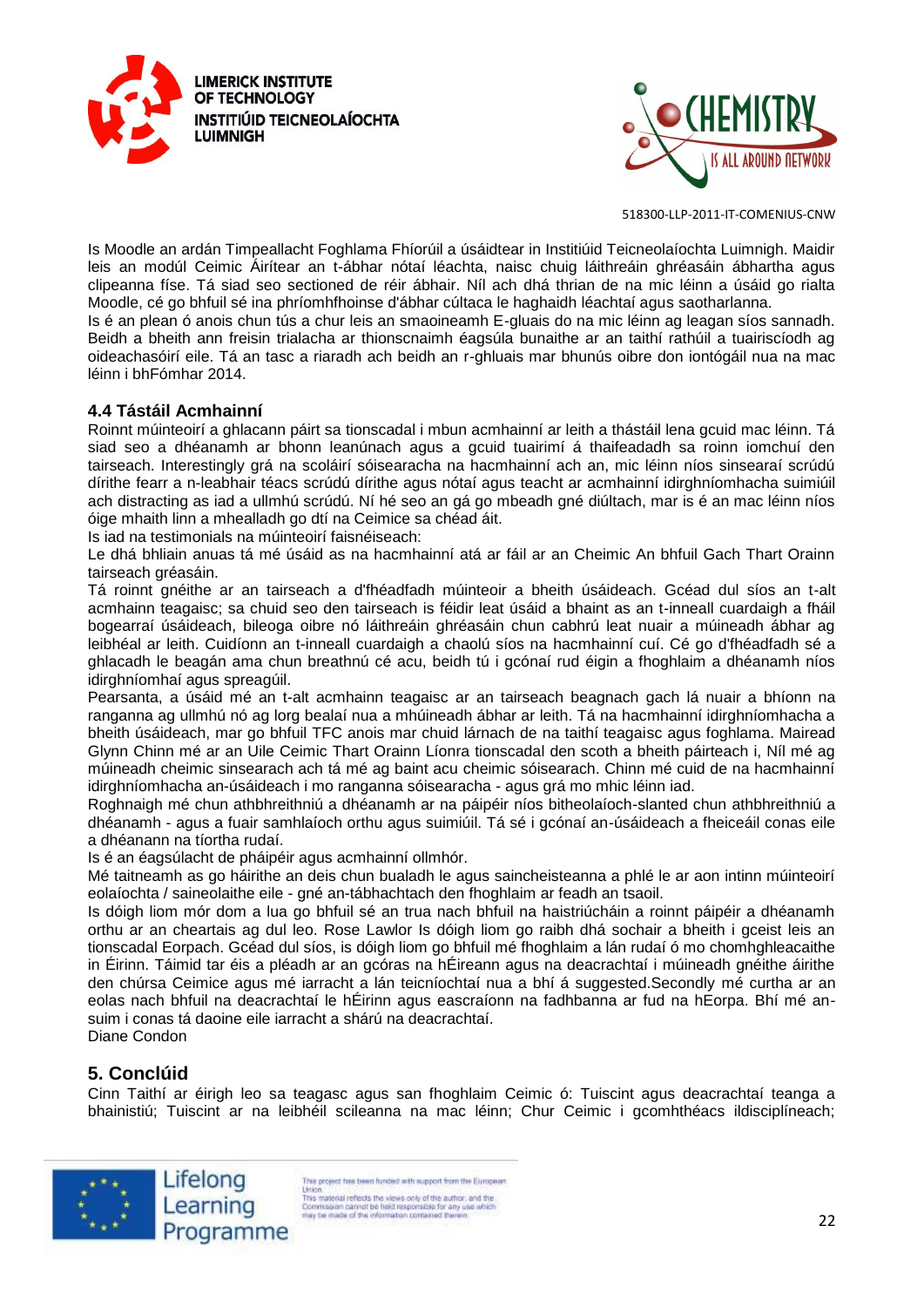



Foghlaim ghníomhach agus straitéisí Fiosrúcháin-bhunaithe don teagasc agus don fhoghlaim; agus teicneolaíocht a úsáidtear go maith is féidir feabhas a chur ar an bpróiseas teagaisc agus foghlama. Ní féidir chun trialach gach ceann de na modhanna ag aon am amháin ach d'fhéadfadh meascán de seo a chur i bhfeidhm chun breathnú ar a n-iarmhairt ar an eispéireas foghlama na mac léinn. Tá sé i gceist an t-údar a thomhas go cáilíochtúil ar na héifeachtaí de roinnt tionscnamh, go háirithe an E-gluais, ar na torthaí foghlama ghrúpa de mhic léinn Ceimice. Beidh sé seo a thuairisciú i gcomhthéacs na céime deiridh den Ceimice Tá gach Thart Tionscadal Líonra Orainn.

Idir an dá linn is léir gur gá na páistí a fhoghlaim chun meas Ceimic ó na céimeanna is luaithe ar a noideachas. Cé go bhfuil Ceimic intuigthe sa churaclam eolaíochta na bunscoile in Éirinn nach bhfuil sé follasach. Ní dhéanann an focal 'Ceimic "le feiceáil. Nuair a dhéanann sé le feiceáil ar aghaidheanna leibhéal scoile go meánscoile bhfuil smaointe teibí faoi nádúr an ábhair agus ar na gnéithe agus iarrachtaí móra a dhéanamh go mairfidh go cluichí a ábharthacht sin de na smaointe níos nádúrtha na Bitheolaíochta agus níos dlúth Fisic ábhartha. Más rud é nach bhfuil na múinteoirí go bhfuil dóthain Eolas Ábhar Ábhar chomh maith le Oiliúint Scileanna Oideolaíochta go bhfuil siad seans maith go míthuiscintí a bhuanú siad ina gcuid teagaisc. Is féidir le múinteoir oilte go maith atá díograiseach don ábhar a dhéanamh ar fad an difríocht i an mac léinn a mhealladh chuig an ábhar agus imparting muinín a dtuiscint ar smaointe casta agus teibí.

Tá an bunachar sonraí d'acmhainn a bailíodh sa tionscadal a tugadh bunús do mhúinteoirí agus daltaí a dhoimhniú agus a n-eolas agus léirthuiscint na Ceimice leathnú agus chun go bhfuil sé moladh.

# **6. Bibliography and References**

- [1] [www.chemistryisnetwork.eu](http://www.chemistryisnetwork.eu/)
- [2] [www.discoverprimaryscience.ie](http://www.discoverprimaryscience.ie/)
- [3] [www.sfidiscover.ie](http://www.sfidiscover.ie/)
- [4] [www.lit.ie](http://www.lit.ie/)
- [5] [www.nce-mstl.ie](http://www.nce-mstl.ie/)
- [6] Liston, M. (2013). 'Concept Mapping. Linking scientific concepts together in the primary science classroom'. Intouch, 137 (September 2013). INTO (Irish National Teachers Association), pp.58-59.
- [7] Liston, M. (2012). 'Puppets in the Irish Primary Science Classroom Promoting Scientific Inquiry and Scientific Process Skills'. NCE-MSTL. Research and Resource Guide, 3 (5), NCE-MSTL.
- [8] www.teachingcouncil.ie and ] Subject specific criteria http://www.teachingcouncil.ie/\_fileupload/Registration/General\_and\_Special\_Requirements\_for\_Degree [Recognition\\_June2011%2053901607.pdf](http://www.teachingcouncil.ie/_fileupload/Registration/General_and_Special_Requirements_for_Degree_Recognition_June2011%2053901607.pdf)
- [9] Chemistry Induction course<http://www.ista.ie/news/pdst-chemistry-induction-course>
- [10] Chemistry for Non-Specialists<http://www.rsc.org/Education/Teachers/CPD/ChemNonSpec/index.asp>
- [11[\]http://www.ul.ie/news-centre/events/8th-chemical-demonstrations-\\_amp\\_-chemical-magic-shows](http://www.ul.ie/news-centre/events/8th-chemical-demonstrations-_amp_-chemical-magic-shows-workshop-for-teacher)[workshop-for-teacher](http://www.ul.ie/news-centre/events/8th-chemical-demonstrations-_amp_-chemical-magic-shows-workshop-for-teacher)
- [12] www/ista.ie
- [13] http://www.rsc.org/learn-chemistry
- [14]Chemistry in Action! Magazine produced three times annually, subscription rates from [Peter.Childs@ul.ie](mailto:Peter.Childs@ul.ie)
- [15] ChemEd-Ireland annual conference one-day annually in October contact 2013 [Marie.Walsh@lit.ie](mailto:Marie.Walsh@lit.ie)
- [16] [www.instituteofchemistry.org](http://www.instituteofchemistry.org/)
- [17] www.phamachemicalireland.ie
- [18] http://www.oecd.org/pisa/
- [19] http://www.NationMaster.com/graph/edu\_sci\_lit-education-scientific-literacy
- [20] http://www.pdst.ie/node/3232
- [21] Higher Education Academy (2008) Review of the student learning experience in Chemistry, HEA Physical Sciences Centre, Hull



is project has been funded with support from the European Union.<br>This material reflects the views only of the author, and the<br>Commission cannot be hisld responsible for any use which<br>may be made of the information contained therein<br>may be made of the information contained therein